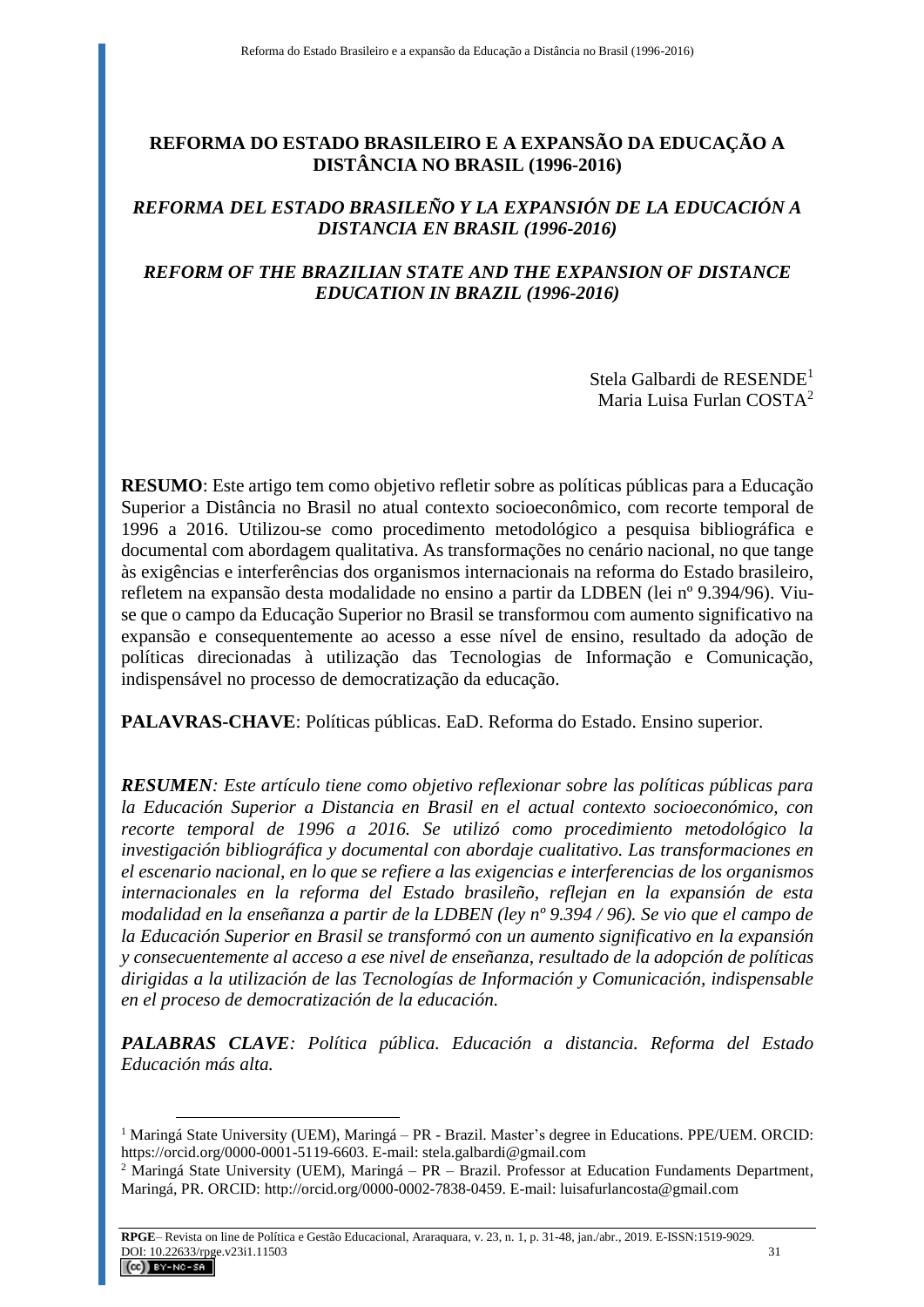*ABSTRACT: This article aims to reflect on the public policies for Distance Higher Education in Brazil in the current socioeconomic context, with a temporal cut from 1996 to 2016. The methodological procedure was the bibliographical and documentary research with a qualitative approach. The transformations in the national scenario, regarding the demands and interferences of the international organisms in the reform of the Brazilian State, reflect in the expansion of this modality in the education from the LDBEN (law 9.394 / 96). It was seen that the field of Higher Education in Brazil has transformed with a significant increase in the expansion and consequently the access to this level of education, result of the adoption of policies directed to the use of Information and Communication Technologies, indispensable in the process of democratization of education.*

*KEYWORDS: Public policy. Distance education. Reform of the State. Higher education.*

## **Introduction**

Regarding the reform of the Brazilian state and the expansion of Distance Education (EaD, Portuguese initials) in Brazil, the temporal cut begins in 1996 due to the promulgation of the Law of Guidelines and Bases in National Education nº 9.394, which in its art. 80 establishes Distance Education and ends in 2016, when the new Distance Education Guidelines were prepared (BRASIL, 2016).

When discussing the expansion of Distance Education in Brazil, it is necessary to reflect on the democratization of access to higher education that involves an understanding of what is really happening, because it addresses the increase in the number of people who initiate but, do not necessarily complete higher education.

The National Education Plan (PNE, Portuguese initials) 2001-2010 established that by the end of this decade the goal was to reach 30% of the net enrollment rate of 18 to 24 years old in higher education. However, data from the Brazilian Institute of Geography and Statistics / National Household Sample Survey (IBGE / Pnad, Portuguese initials) of 2014 show that the percentage of students enrolled in this age group was only 16.5% of the population (ARRUDA, 2015).

These data therefore demonstrate a percentage far from the previous objective and the goal of the new National Education Plan 2014-2024, which is to reach the percentage of 33% of the net rate and 50% of the gross enrollment rate in this age group, this expansion would be around 40% for the public segment. This percentage of existing enrollments would mean an increase of four million places, with about 1.6 million only in the public segment (ARRUDA, 2015).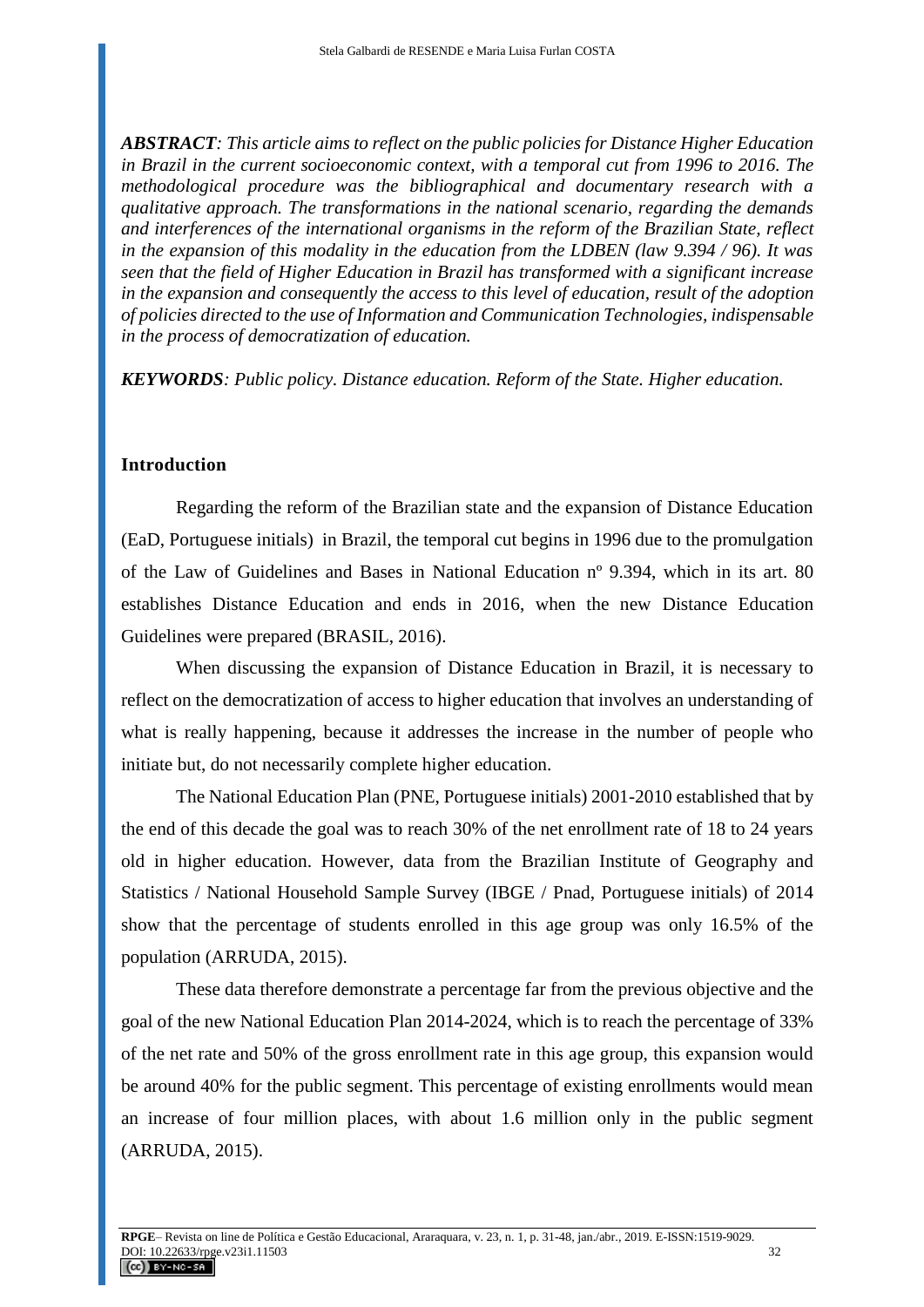In order to compare the possibilities for expansion, according to data from IBGE / Pnad (2016) and Census prepared by the Education Statistics Board (DEED, Portuguese initials) of Inep (2016), while enrollments in Higher Education in the classroom increased from three million in 2001 for just over six and a half million in 2016, distance enrollment in higher education has jumped from just over 3,000 in 2001 to about 1.5 million in 2016, with almost 2 million enrollments being offered by public institutions of higher education (BRASIL, 2016b) and the others by private institutions. As stated by Dourado (2002):

> The changes caused by educational policies in Brazil cannot be understood without understanding the historical and economic contingencies that mark the current scenario of the current world's societal transformations (DOURADO, 2002, 245).<sup>3</sup>

In this expansion, it is important to identify and verify to what extent expectations are actually met and the historical, economic and social context in which these transformations were engendered.

#### **The neoliberal influence in the Higher Education expansion**

 $\overline{a}$ 

In order to understand the public policies that led to the expansion of higher education, especially in the distance modality, we investigated the influence of neoliberal ideology<sup>4</sup> on educational policies in Brazil, which emphasized quality, adequation to market demands, competitiveness and the continuous professional qualification, inherent traits of neoliberalism:

> In addition, it proposes the reduction of the state machine and privatization of goods and services in which state reform is understood as overcoming "past visions of an assistentialist and paternalistic state" through the transfer

<sup>3</sup> As alterações provocadas pelas políticas educacionais no Brasil não podem ser compreendidas sem o entendimento das contingências históricas e econômicas que balizam o cenário atual das transformações societárias do mundo atual (DOURADO, 2002, p. 245).

<sup>4</sup> In this view, neoliberalism designates a contemporary hegemonic tendency ... "The neoliberal perspective is, as a reformulation of the management model of the development of capitalism, present in the conception of the Keynesian interventionist liberal state, in force in the section called Welfare State, or Social Welfare State, characterized, among other aspects, by the implementation of the public sphere through the increase of social policies, postulating the guarantee of minimum living standards in order to maintain the stimulus to the development and consolidation of market economies; in this case, it is a question of strengthening the role of the State, through the adoption of an interventionist feature in the economy" (DOURADO, 2002, p. 247, free translation).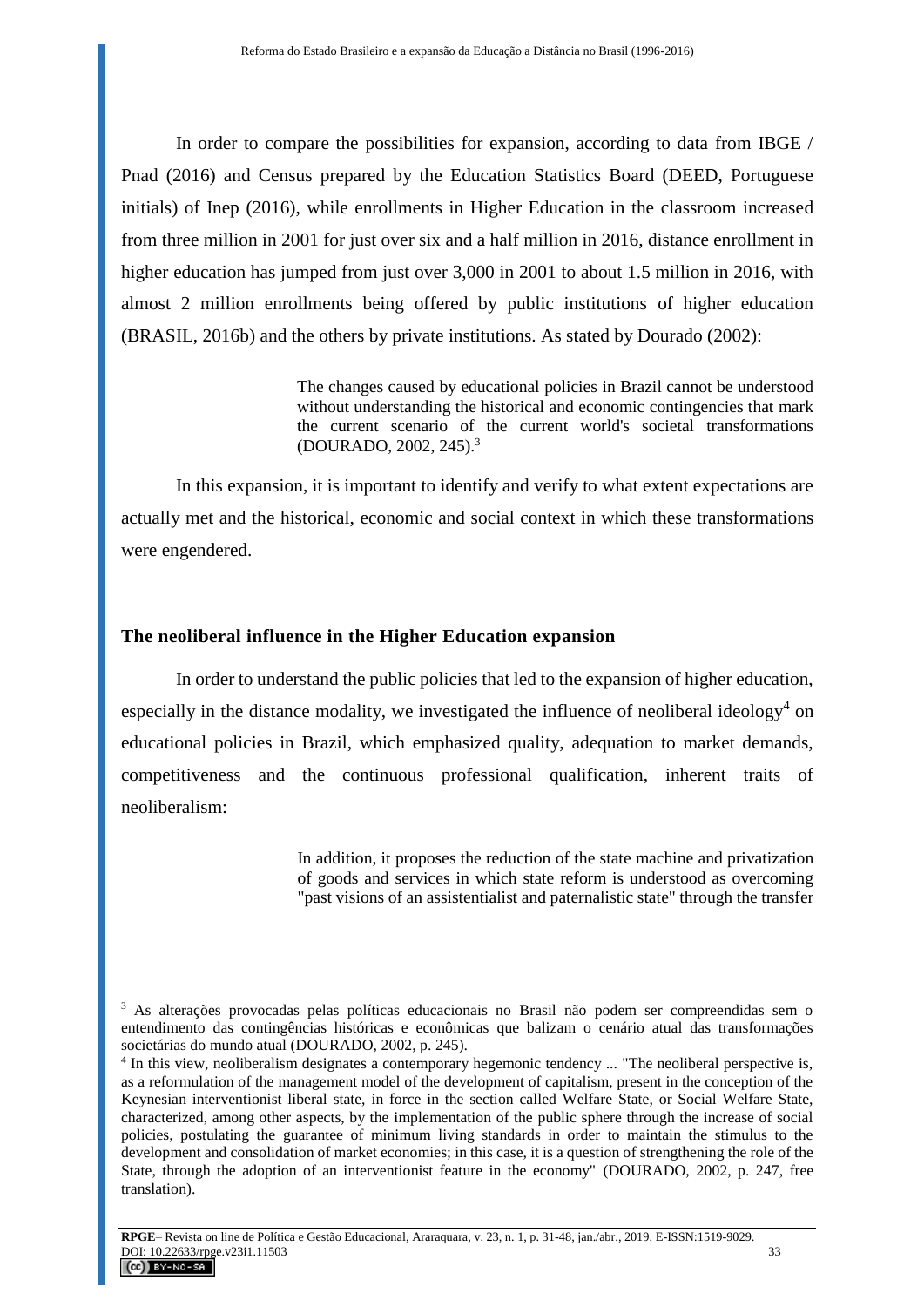of production of goods and services "to society, to private initiative" (DOURADO, 2002, p.236).<sup>5</sup>

The neo-liberal ideology dictates that the market must manage socio-economic activities, reducing the "power" of the state in economic and social matters. This "model" of economics seeks its global hegemony, meaning, it aims to maintain the social position of the ruling class, but also seeks more "power" - profit (GENTILI, 2007). About this, Mendonça also writes:

> Neoliberalism, influenced by the World Bank and international organizations, intervened in the elaboration of the public policies of most countries in the 1990s, being implemented differently in each country, according to the socioeconomic and political structure in force there. In Brazil, neoliberalism was introduced through the Master Plan for the Reform of the State Apparatus in the period when Fernando Henrique Cardoso was in the Presidency of the Republic (1995-2002), whose guidelines inspired a set of reforms invested in his administration and which remain until the present day (MENDONÇA, 2016, pp. 101-102).<sup>6</sup>

According to the diagnosis presented at the PNE (2010), the State considers the importance and necessity of consolidating Education in a general and specifically in the case of Distance Education as a modality of public education policy, in the process of universalization and democratization of education, especially in Brazil, where educational deficits and regional inequalities are so high. Existing educational challenges may have, in Distance Education, an auxiliary means of undeniable effectiveness. Moreover, educational programs can play an invaluable role in the cultural development of the population in general (BRASIL, PNE / 2010).

About this Arruda says:

 $\overline{a}$ 

The PNE 2001-2010 reflected two distinct and complementary approaches to the Distance Education, on the one hand a commercial approach, with indirect allusions to the expansion of supply and the reduction of costs in the development of courses in this format. The Distance Education, from this perspective of the PNE 2001-2010, seems to be the answer to the evils that

<sup>5</sup> Consubstanciando essa lógica, propõe, ainda, o enxugamento da máquina estatal e privatização de bens e serviços em que a reforma do Estado é entendida como superação de "visões do passado de um Estado assistencialista e paternalista" por meio da transferência da produção de bens e serviços "à sociedade, à iniciativa privada" (DOURADO, 2002, p. 236).

 $\hat{6}$  O neoliberalismo, influenciado pelo Banco Mundial e pelos organismos internacionais, interveio na elaboração das políticas públicas de grande parte dos países na década de 1990, sendo implantado de forma diferente em cada país, de acordo com a estrutura socioeconômica e política ali vigente. No Brasil, o neoliberalismo foi introduzido por meio do Plano Diretor da Reforma do Aparelho do Estado no período em que Fernando Henrique Cardoso estava na Presidência da República (1995 – 2002), cujas diretrizes inspiraram um conjunto de reformas investido em sua gestão e que permanecem até os dias atuais (MENDONÇA, 2016, p. 101-102).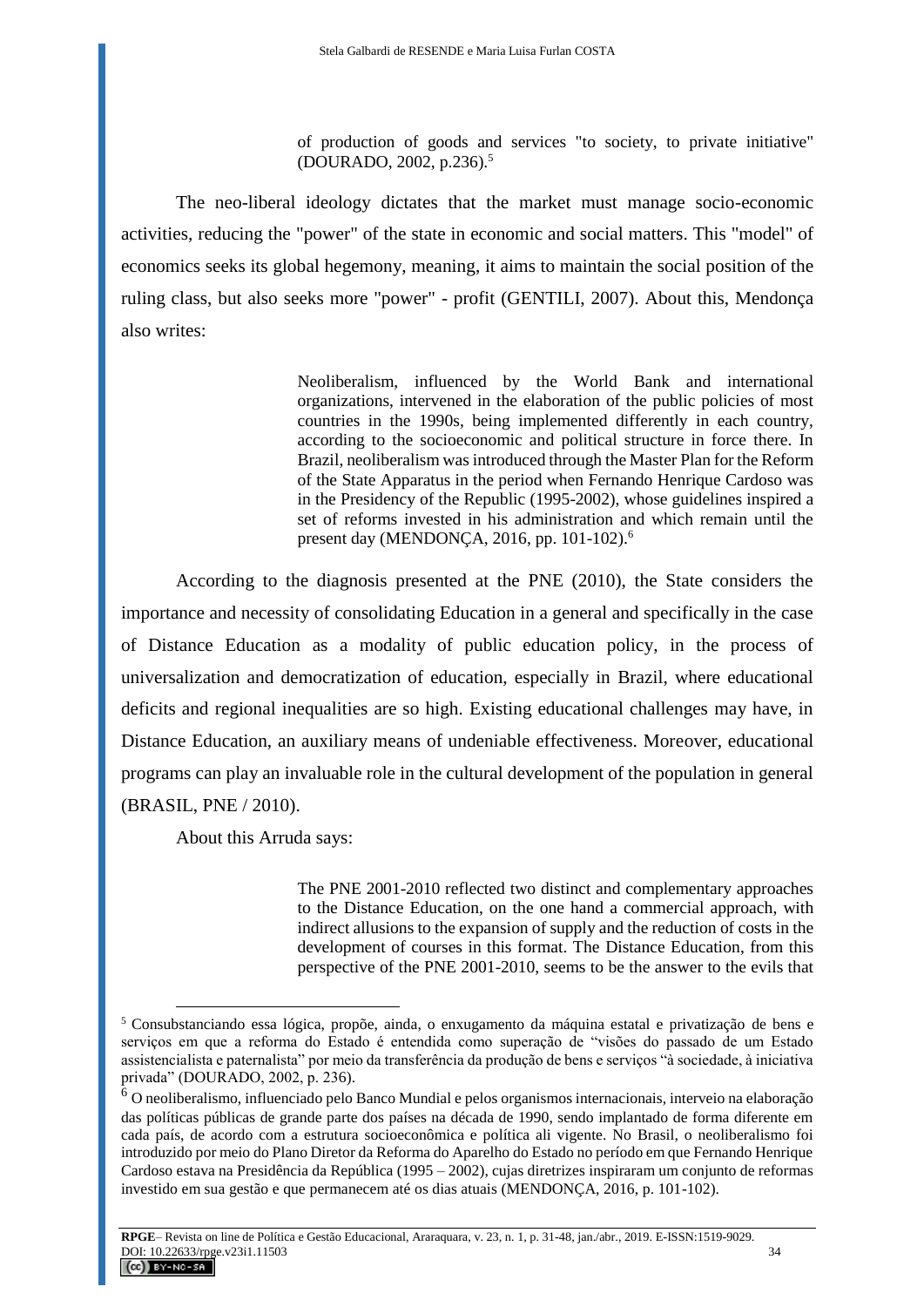have affected Brazilian education over the last few centuries. The other look is of an instrumental and technical character. It is assumed that, in addition to the previously discussed view, the quantitative presence of equipment (computers, televisions, etc.) alone would guarantee the improvement of education and the possibility of offering distance learning courses (ARRUDA, 2015, p 325).<sup>7</sup>

In this sense, it is perceived that the state bets on the Distance Education as an effective mechanism to reduce the problems that constitute the crisis in the education of the country, accumulated throughout the implementation of educational programs that did not solve the problems pertinent to the educational deficits and the regional disparities regional. However, there are many challenges to overcoming educational inequalities, as Edith Litwin points out:

> Therefore, in the future, Distance Education should be considered as part of the policies implemented to reduce inequalities, not as a tool to deepen them. This is his challenge (LITWIN, 2001, 22).<sup>8</sup>

The challenge seems to remain the same, since neoliberalism is based on the assertion that higher education appears more like a market-regulated consumer commodity:

> [...] the great strategic operation of neoliberalism consists in transferring education from the sphere of politics to the sphere of the market, thus questioning its character of law and reducing it to a condition of property. It is within this framework that the notion of citizenship is reconceptualized through a revaluation of the action of the individual as owner, as an individual struggling to conquer (buy) different commodities [sic], with education being one of them. The model of the neoliberal man is the privatized citizen, the entrepreneur, the consumer (GENTILI, 1996, pp. 20-  $21$ ).<sup>9</sup>

Regarding education as a consumer good, it can be seen that Brazilian legislation has changed over the years, since the specific law that dealt with the deregulation of educational

 $<sup>7</sup>$  O PNE 2001-2010 refletiu duas abordagens distintas e complementares acerca da EaD, de um lado um olhar</sup> mercantil, com alusões indiretas à ampliação da oferta e à redução de custos no desenvolvimento de cursos nesse formato. A EaD, sob essa perspectiva do PNE 2001-2010, parece ser a resposta para os males que acometeram a educação brasileira ao longo dos últimos séculos. O outro olhar é de caráter instrumental e técnico. Tem-se a impressão de que, em complemento à visão anteriormente discutida, a presença quantitativa de equipamentos (computadores, televisores, etc.) por si só garantiria a melhoria da educação e a possibilidade da oferta de cursos à distância (ARRUDA, 2015, p. 325).

<sup>8</sup> É preciso, portanto, que no futuro, a Educação a Distância seja pensada como parte das políticas implantadas para reduzir desigualdades, e não como instrumento para aprofundá-las. Esse é o seu desafio (LITWIN, 2001, p. 22).

<sup>&</sup>lt;sup>9</sup> [...] a grande operação estratégica do neoliberalismo consiste em transferir a educação da esfera da política para a esfera do mercado, questionando assim seu caráter de direito e reduzindo-a a sua condição de propriedade. É neste quadro que se reconceitualiza a noção de cidadania, através de uma revalorização da ação do indivíduo enquanto proprietário, enquanto indivíduo que luta para conquistar (comprar) propriedades-mercadorias diversa índole [sic], sendo a educação uma delas. O modelo de homem neoliberal é o cidadão privatizado, o *entrepreneur*, o consumidor (GENTILI, 1996, p. 20-21).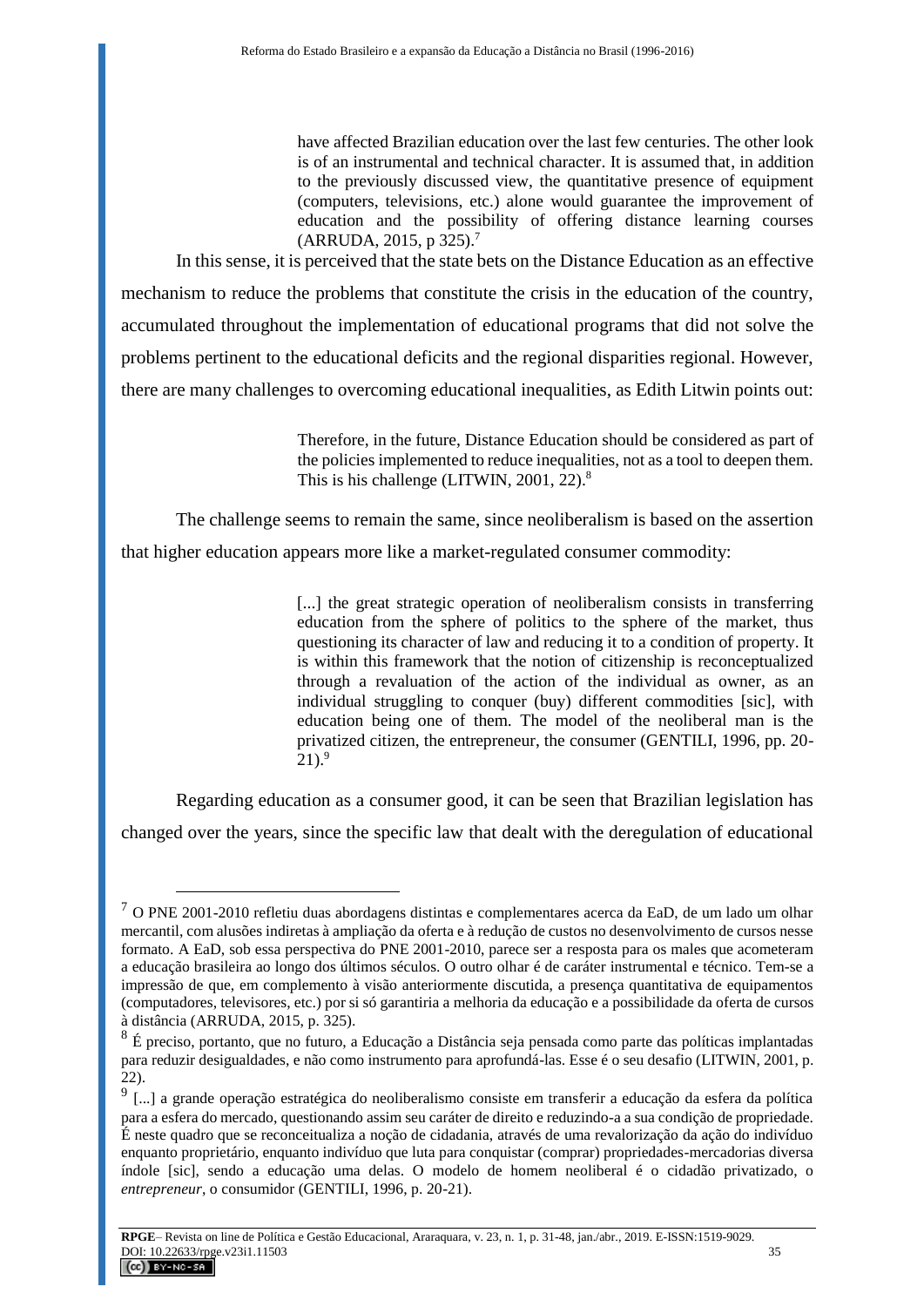services was published by Decree No. 2.306, dated August 19, 1997. This was revoked by Decree 3.860, of 2001; also revoked by Decree No. 5,773, of 2006 and last revoked by Decree No. 9.235, of 2017 which is in force at the moment. It provides for the exercise of the functions of regulation, supervision and evaluation of higher education institutions and of undergraduate and postgraduate courses in the federal education system. The whole history of changes in legislation pointed to the consolidation of neoliberal actions for Higher Education in Brazil.

So, for a better understanding of the influence of neoliberalism in the policies of Distance Education, it is necessary to unveil the project that founded it. The world scene of post-Great Depression economic instability, crisis 1929, culminated in the Second World War and it is in this context that the new ideology arises in the early twentieth century - Neoliberalism - with Ludwig von Mises (1881-1973) and Friedrich von Hayek (1899-1992):

> [...] neoliberalism, [...] is the ideology of capitalism in the era of maximum financialization of wealth, the most liquid wealth era, the era of volatile capital - and an attack on the forms of economic regulation of the century such as socialism, Keynesianism, the welfare state, Third Worldism and Latin American development (MORAES, 2001, p.4).<sup>10</sup>

This new doctrinal ideology proposed by these and other French, German, and American economists in the first half of the twentieth century, turns to the adaptation of the principles of classical liberalism to the demands of a regulatory and assistentialist state, which should partially control the functioning from the market. As Morais points out:

> Classical liberalism had attested its batteries against the mercantilist state and corporations. The neoliberals sought to construct a parallel with that situation, to justify their struggle and present it as the continuation of a respectable anti-absolutist campaign. According to them, the enemy now wore other costumes, but revealed the same tarnished and perverted ones. One of these enemies was the institutional set composed by the welfare state, the planning and the state intervention in the economy, all identified with the Keynesian doctrine (MORAES, 2001, p.13).<sup>11</sup>

<sup>10</sup> [...] o neoliberalismo, [...], é a ideologia do capitalismo na era de máxima financeirização da riqueza, a era da riqueza mais líquida, a era do capital volátil – e um ataque às formas de regulação econômica do século XX, como o socialismo, o keynesianismo, o Estado de bem-estar, o terceiro mundismo e o desenvolvimento latinoamericano (MORAES, 2001, p. 4).

<sup>11</sup> O liberalismo clássico havia assestado suas baterias contra o Estado mercantilista e as corporações. Os neoliberais procuraram desde logo construir um paralelo com aquela situação, para justificar seu combate e apresentá-lo como a continuação de uma respeitável campanha antiabsolutista. Segundo eles, os inimigos vestiam agora outros trajes, mas revelavam as mesmas taras e perversões. Um desses inimigos era o conjunto institucional composto pelo Estado de bem-estar social, pela planificação e pela intervenção estatal na economia, tudo isso identificado com a doutrina keynesiana (MORAES, 2001, p. 13).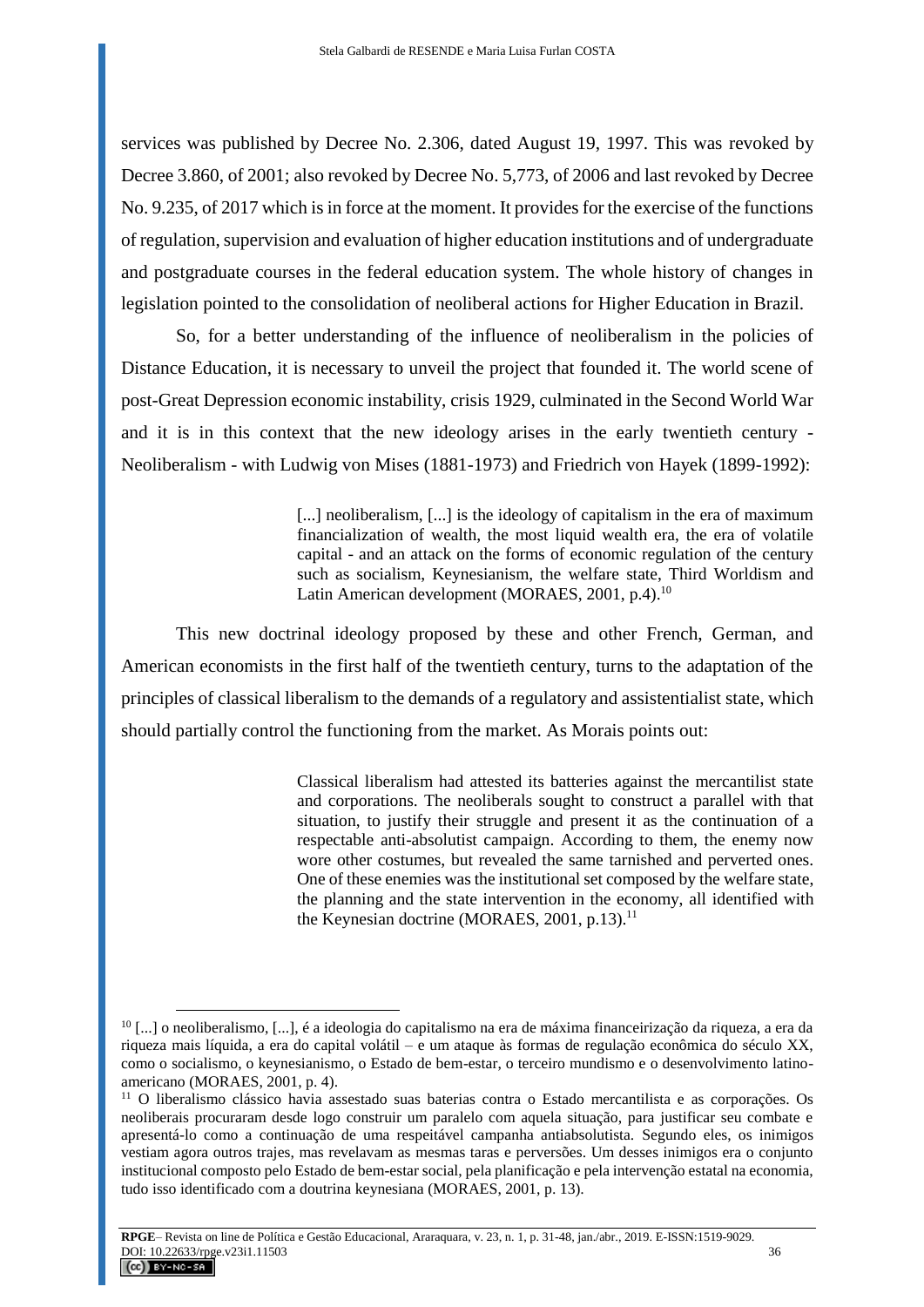These principles gained momentum after the great capital crisis of 1973 with the growth of commercial competition and the need to sustain the supposed supremacy that capitalism was demonstrating over the socialist system. About this process Pablo Gentili claims to be an ambitious project of ideological reform:

> In fact, neoliberalism expresses the double dynamic that characterizes every process of building hegemony. On the one hand, this is an extremely powerful alternative of power, constituted by a series of political, economic and legal strategies aimed at finding a dominant outlet for the capitalist crisis that began at the end of the 1960s, On the other hand, it expresses and synthesizes an ambitious project of ideological reform of our societies, the construction and diffusion of a new common sense that provides coherence, meaning and a pretended legitimacy to the proposals of reform propelled by the dominant block (GENTILI, 1996, p. 9).<sup>12</sup>

In Brazil, due to the Military Regime that happened between 1964 and 1985, this process of reforms and adaptations began a little later. The reformulation of the ways of engendering Brazilian public education began in the late 1980s, with the promulgation of the new Federal Constitution, State Constitutions and municipal Organic Laws.

In investigating the historical context of public policies for Higher Education in Brazil and elsewhere, Carvalho states that:

> In the 1990s, the entire spectrum of social and economic policies came under the influence of the so-called Neoliberal Agenda. The set of proposals assumed a broad character, with implications beyond national borders, which confers specificity to the decade (CARVALHO,  $2007$ , p. 85).<sup>13</sup>

In the perspective of Luiz Carlos Bresser Pereira, State Reform ideologue, in the mandate of President Fernando Henrique Cardoso, state reform can be conceptualized as a process of "creation or transformation of institutions in order to increase governance"(BRESSER-PEREIRA, 1998, p 61). For the author, reform would be a way to define the role of the state, to give the private sector and the non-state public sector much of

<sup>12</sup> Com efeito, o neoliberalismo expressa a dupla dinâmica que caracteriza todo processo de construção de hegemonia. Por um lado, trata-se de uma alternativa de poder extremamente vigorosa constituída por uma série de estratégias políticas, econômicas e jurídicas orientadas para encontrar uma saída dominante para a crise capitalista que se inicia ao final dos anos 60 e que se manifesta claramente já nos anos 70. Por outro lado, ela expressa e sintetiza um ambicioso projeto de reforma ideológica de nossas sociedades a construção e a difusão de um novo senso comum que fornece coerência, sentido e uma pretensa legitimidade às propostas de reforma impulsionadas pelo bloco dominante (GENTILI, 1996, p. 9).

<sup>13</sup> Nos anos 90, todo o espectro de políticas sociais e econômicas esteve sob a influência da chamada Agenda Neoliberal. O conjunto de propostas assumiu um caráter abrangente, com implicações para além das fronteiras nacionais, o que confere especificidade à década (CARVALHO, 2007, p. 85).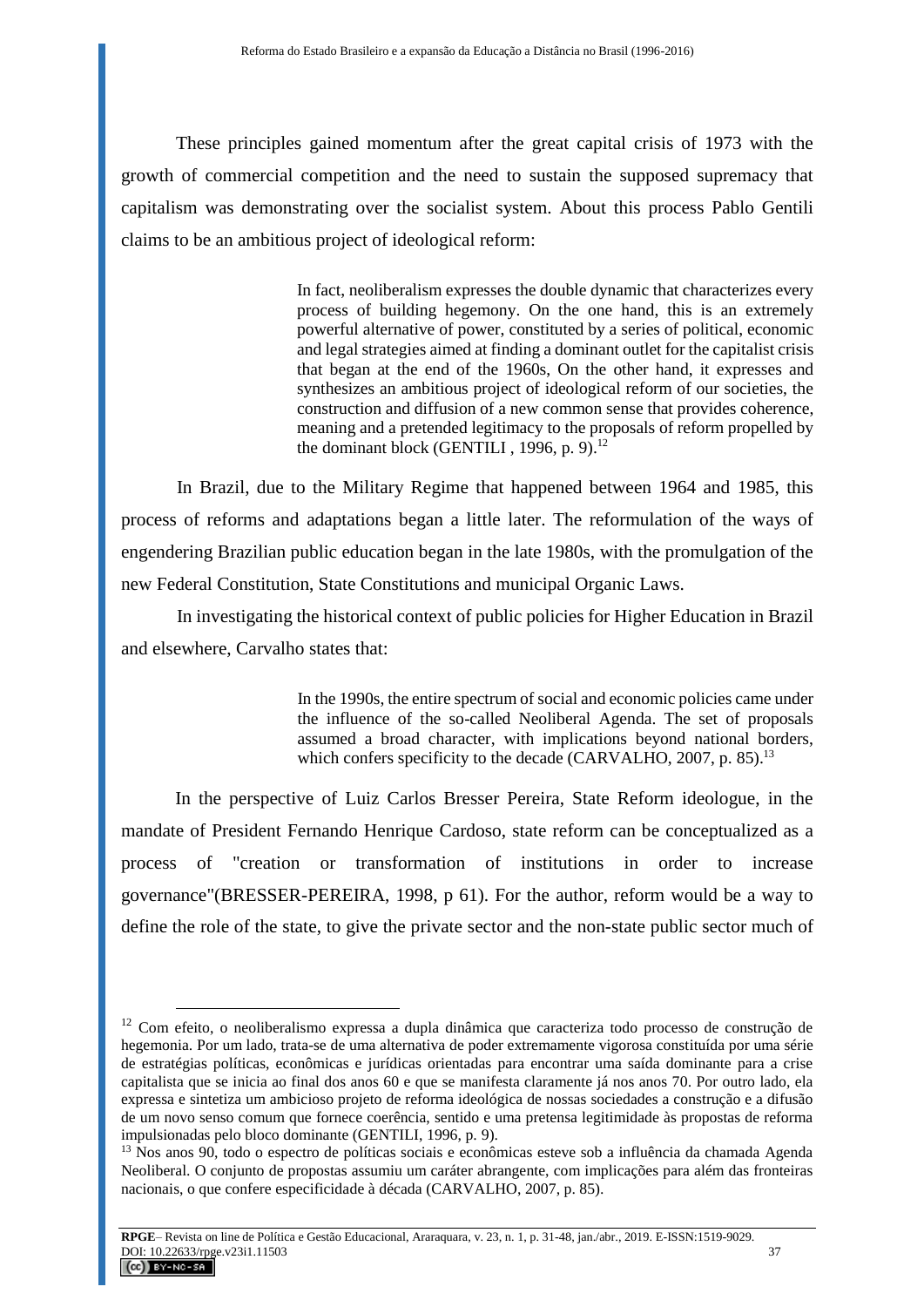the activities that were the responsibility of the state. Neoliberalist politics points to the need for educational reforms as a way of responding to social crises:

> The Reform in the 1990s was influenced by the advent of the neoliberal model in the political and economic spheres. Despite the strengthening of progressive social forces in the process of democratic transition, the neoliberal model was imposed by widespread dissatisfaction with the continuity of the serious economic and social problems inherited from military governments. The Educational Reform in Brazil began in the second half of the 1990s with the aim of consolidating a new form of education and school management, and at the same time, reversing the low attendance of elementary and secondary education as well as high rates school failure (KRAWCZYK, VIEIRA, 2010, p. 10).<sup>14</sup>

At the end of World War II in 1944 a conference was held with 730 delegates from the 44 Allied nations who gathered in the city of Bretton Woods in the state of New Hampshire to lay the foundations for postwar capitalist functioning in the United States of America (USA). This event became known as the Bretton Woods conference which, before the end of the war, was confident that victory would establish the US as the dominant empire. Since then, the International Organizations have been created, including the International Monetary Fund (IMF) and the World Bank (WB), with the formal objective of financing the reconstruction of the economies destroyed by the war and guaranteeing monetary stability (OLIVEIRA, 2010).

These same Bretton Woods institutions were organized in 1989 to begin their intervention in the Latin American countries, with the discourse on the need to overcome the external debt crisis. These meetings became known as the Washington Consensus (MOREIRA, LARA, 2012).

> In 1989, in Latin America, in view of the external debt crisis and in compliance with the Washington Consensus, adjustment policies were developed, that is, economic strategies with strict fiscal discipline, privatization, reduction of public spending, reforms (tax, social liberalization, etc.), trade liberalization, deregulation of the economy and flexibilization of labor relations, among others (MOREIRA, LARA, 2012,  $p.65$ ).<sup>15</sup>

<sup>14</sup> A Reforma na década de 1990 foi influenciada pelo advento do modelo neoliberal nos âmbitos político e econômico. Apesar do fortalecimento das forças sociais progressistas no processo de transição democrática, o modelo neoliberal impôs-se pela insatisfação generalizada frente à continuidade dos sérios problemas econômicos e sociais legados dos governos militares. A Reforma educacional no Brasil iniciou-se na segunda metade da década de 1990 com o intuito de consolidar uma nova forma de gestão da educação e da escola e, ao mesmo tempo, reverter o exíguo atendimento do ensino fundamental e médio bem como os altos índices de fracasso e evasão escolar (KRAWCZYK; VIEIRA, 2010, p. 10).

<sup>15</sup> Em 1989, na América Latina, em vista da crise da dívida externa e em atendimento ao Consenso de Washington, foram elaboradas políticas de ajustes, ou seja, estratégias econômicas com uma rigorosa disciplina fiscal, privatização, redução dos gastos públicos, reformas (tributárias, previdência etc.), liberalização comercial,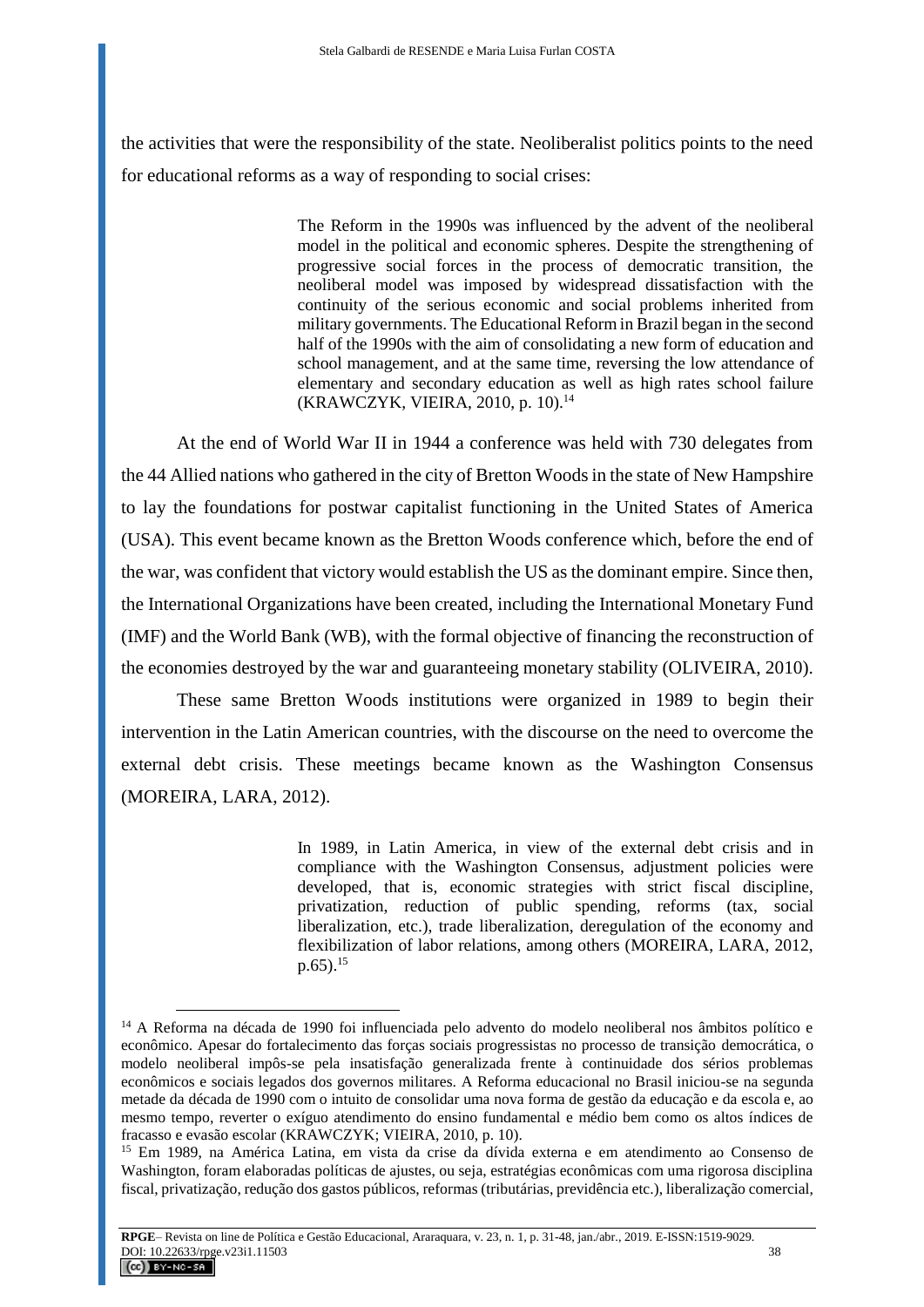Regarding education, UNESCO held the world education conference in Jomtien, Thailand in 1990, which resulted in the Education for All agreement involving several countries. This conference pointed out the need for education to form a flexible and enterprising man, emphasizing it as a way to contribute to the economic and social development of these countries (GAJARDO, 2000).

As a result of this international agreement, the Brazilian Educational Reform that took place in the 1990s occurred concomitantly with the changes in the economic and political sphere that radicalized the implementation of neoliberal measures initiated in the military dictatorship, which institutionalized the minimum state. As Krawczyk and Vieira:

> The reconfiguration of the State's role with the institutionalization of the minimum state has resulted in a process of centralization - decentralization, which has not only changed the country's historic relationship with the state, but has also given a new role to the state, private enterprise and to the individual in education. Decentralization was a constituent feature of formal education in Brazil, but with the Educational Reform, which was strongly regulated, affecting the distribution of responsibilities and attributions between the different levels of government - states and municipalities - and the redistribution of resources in each state of the federation (KRAWCZYK; VIEIRA, 2010, p.12).<sup>16</sup>

About this decentralization, Gajardo highlights:

 $\overline{a}$ 

In Brazil, for example, education has always been a shared responsibility between federal, state and municipal governments, with the coexistence of two public education networks: state and municipal. Although the federal government is responsible for administering Higher Education, in practice the distribution of competencies between different levels is strongly influenced by a resource allocation model in which the government of the Union uses multiple channels and maintains responsibility for the execution of large projects and programs at the national level (GAJARDO, 2000, p.  $16$ ).<sup>17</sup>

desregulamentação da economia e flexibilização das relações trabalhistas, dentre outras (MOREIRA; LARA, 2012, p. 65).

<sup>16</sup> A reconfiguração do papel do Estado com a institucionalização do Estado mínimo resultou, no caso da educação, em um processo de centralização – descentralização pelo qual não só mudou a histórica relação federativa no país como também atribuiu um novo papel ao Estado, à iniciativa privada e à pessoa física na educação. A descentralização era uma característica constituinte da educação formal no Brasil, porém, com a Reforma Educacional, sofreu uma forte regulamentação que afetou a distribuição de responsabilidades e atribuições entre os diferentes níveis de governo - estados e municípios - e a redistribuição de recursos em cada estado da federação (KRAWCZYK; VIEIRA, 2010, p. 12).

<sup>17</sup> No Brasil, por exemplo, a educação sempre foi uma responsabilidade compartilhada entre os governos federal, estaduais e municipais, com a coexistência de duas redes de ensino público: a estadual e a municipal. Embora ao governo federal caiba administrar a Educação Superior, na prática a distribuição de competências entre os distintos níveis sofre forte influência de um modelo de alocação de recursos em que o governo da União utiliza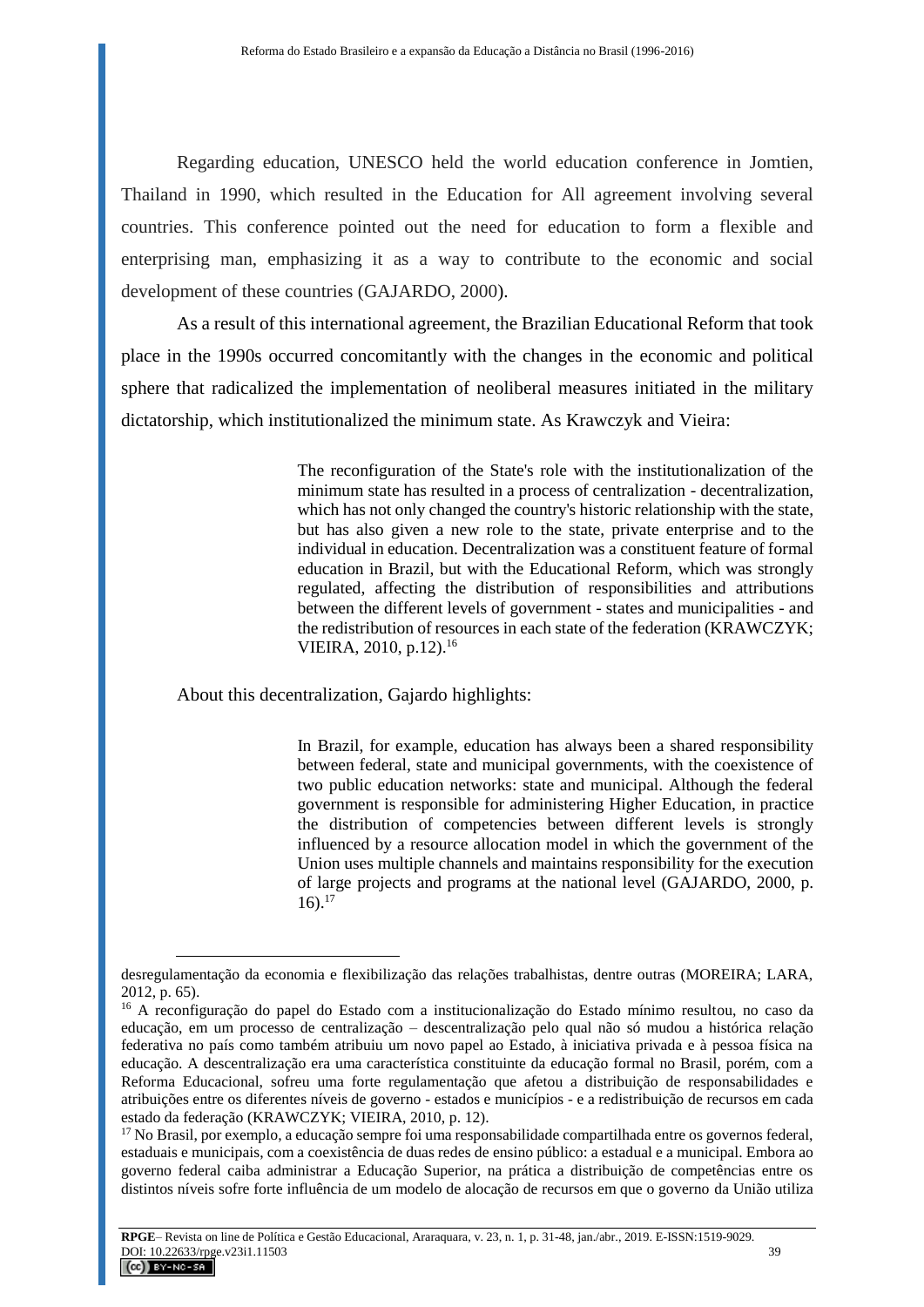It can be observed that the reforms that occurred after the Washington Consensus (1989) and the Jomtien Conference (1990) aimed to attend the neoliberal ideology which, in turn, seeks to deregulate, reduce as much as possible, the participation of the state in the economy and markets, that is, decentralization. A deregulated state points to the commodification of social services with the ideas of privatization and outsourcing in the execution of state services. All these changes, reforms and adaptations were part of the capitalism restructuring at universal level, demanding structural adjustments in economic policies and, in turn, in public policies in general, which include educational policies (LARA, DIAS, 2008). On this, Dourado says:

> These policies have resulted in an intense process of massification and privatization of Higher Education in Brazil, characterized by the precariousness and privatization of the scientific agenda, neglecting the social role of Higher Education as a space for research, discussion and diffusion of projects and models of life organization social, with the guarantee of social rights as its guide (DOURADO, 2002, p. 246).<sup>18</sup>

In this sense, when thinking about access to quality education, which is markedly emancipatory, not only what is basic and necessary for social integration, but also involves broad and citizen education, one must speak of the democratization of education.

#### **Distance Education policies: Higher Education democratization strategies**

According to Faria (2006), the democratization of education is understood as the possibility of universalizing and socializing access to education, so that education can reach all. Thus, attending geographically dispersed students, shortening distances, is only possible through the use of technologies that allow Distance Education to give a new meaning to the social function of education with equal opportunities. To Mendonça:

> However, we cannot conceive Distance Education only by the neoliberal logic, that is, as a commodity that is sold to satisfy the yearnings of the formation of labor for the labor market. The Distance Education has been implemented as a strategy for the democratization of access to quality public education, but idealizing it in a different way does not match the struggles

múltiplos canais e mantém a responsabilidade pela execução de grandes projetos e programas em nível nacional (GAJARDO, 2000, p. 16).

<sup>&</sup>lt;sup>18</sup> Tais políticas têm resultado em um intenso processo de massificação e privatização da Educação Superior no Brasil, caracterizado pela precarização e privatização da agenda científica, negligenciando o papel social da Educação Superior como espaço de investigação, discussão e difusão de projetos e modelos de organização da vida social, tendo por norte a garantia dos direitos sociais (DOURADO, 2002, p. 246).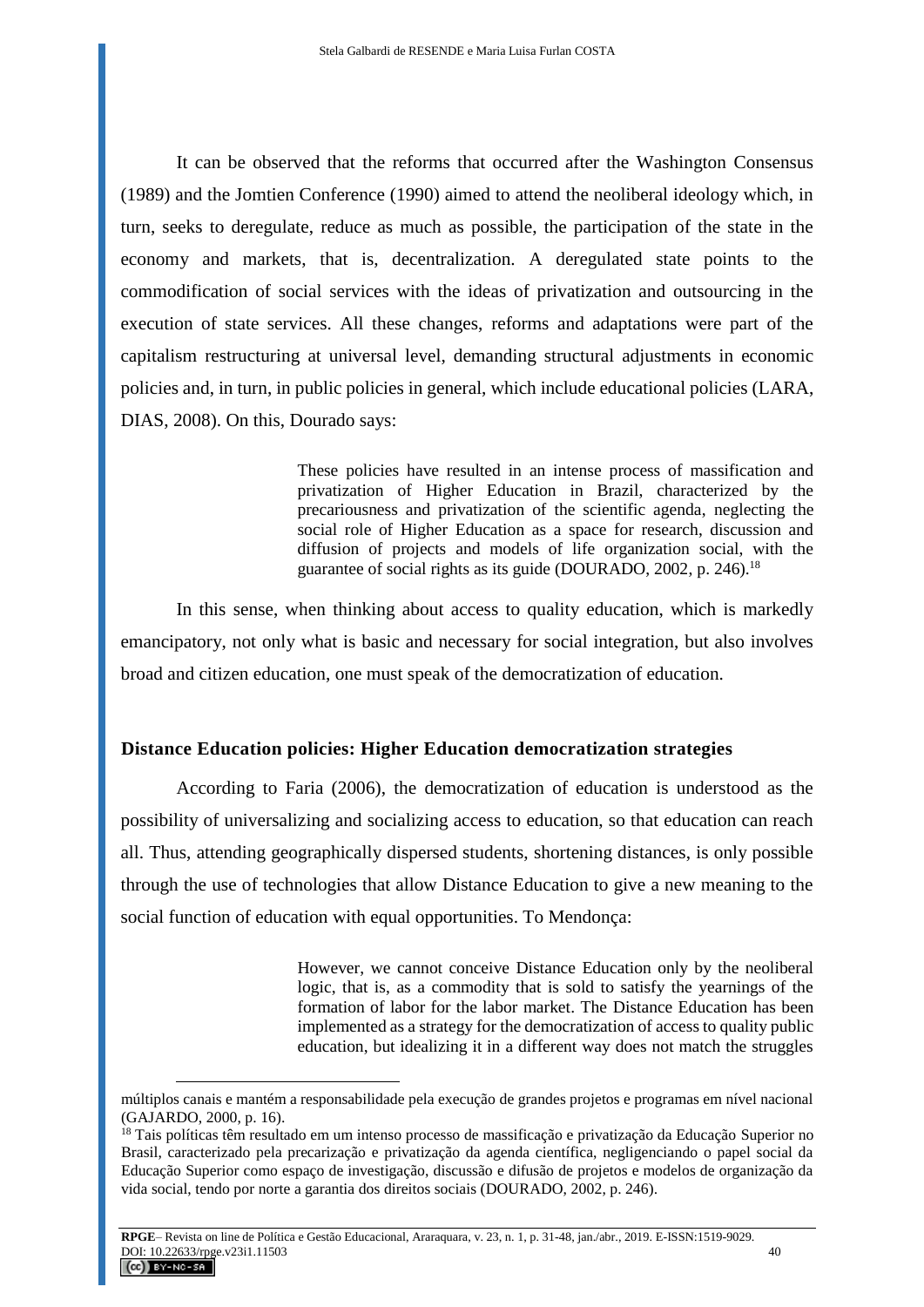and the historical trajectory that this modality of education has faced in order to have a public education of quality for all (MENDONCA, 2016, p. 103).<sup>19</sup>

The Distance Education is an educational modality that uses information and communication technologies (TIC, Portuguese initials) as tools, which are transformed into didactic materials (resources), as long as they are applied intentionally to the educational process, promoting the construction and socialization of knowledge (BOLSONI, 2015). Loing believes that:

> It is initially necessary to distinguish two complementary but different paths: that of teaching with technologies and that of learning from technologies.... For years, one has learned to be supported by machines, but one still does not know how to teach with it (LOING, 1998, p. 41). $^{20}$

The Distance Education goes beyond the use of technologies in the classroom, because it involves a broader view that requires interactivity, the relationship between teacher and student, presenting as gain the acquisition of knowledge (NISKIER, 1999).

When analyzing the Quality Referential for Distance Education<sup>21</sup>, one can understand that this modality, above all, is education and that regardless of the modality of teaching, the term "distance" is just the way of teaching. Therefore, both Decree No. 5,622 / 05 (BRASIL, 2005) and the recent Decree No. 9,057 / 17 (BRASIL, 2017), as well as the Quality Referentials, contributed to standardize what already indicated LDBEN No. 9.394 / 96 (BRASIL, 1996). It is possible to state that Distance Education is an important teaching possibility for the democratization of education and for the minimization of many inequalities, specifically the lack of qualification of the country's teachers.<sup>22</sup>

<sup>19</sup> No entanto, não podemos conceber a Educação a Distância somente pela lógica neoliberal, ou seja, como uma mercadoria que é vendida para satisfazer aos anseios da formação de mão de obra para o mercado de trabalho. A EaD foi implementada como uma estratégia para a democratização do acesso à educação pública de qualidade, mas idealizá-la de forma diferente não condiz com as lutas e a trajetória histórica que essa modalidade de ensino tem enfrentado para que de fato tenhamos uma educação pública de qualidade para todos (MENDONÇA, 2016, p. 103).

 $20 \text{ E}$  inicialmente necessário distinguir dois caminhos, complementares, mas diferentes: o de ensinar com as tecnologias e o de aprender com as tecnologias [...] Há anos que se aprende com o apoio de máquinas, mas ainda não se sabe bem como ensinar com elas (LOING, 1998, p. 41).

<sup>&</sup>lt;sup>21</sup> The Quality Guidelines for Distance Education were prepared by Education Department (MEC) in 2007. This document is the result of successive discussions between experts, universities and society. The first official text was released by the MEC in 2003, which makes these References available as quality indicators for the Distance Education courses (BRASIL, 2007 *apud* OLIVEIRA, 2014, free translation).

<sup>&</sup>lt;sup>22</sup> Regarding the importance of Distance Education, especially in places where there is a low supply of higher education courses: Distance Education (EaD, Portuguese initials) is a teaching modality used in order to expand the possibilities of access to knowledge. Its combination with technological advancement and communication comes to equate the difference between the low supply of vacancies in the higher education network and the demand for social inclusion to a larger part of the population, thus promoting the democratization of access to knowledge (FILATRO, 2007). In addition to democratization, distance education has notable advantages from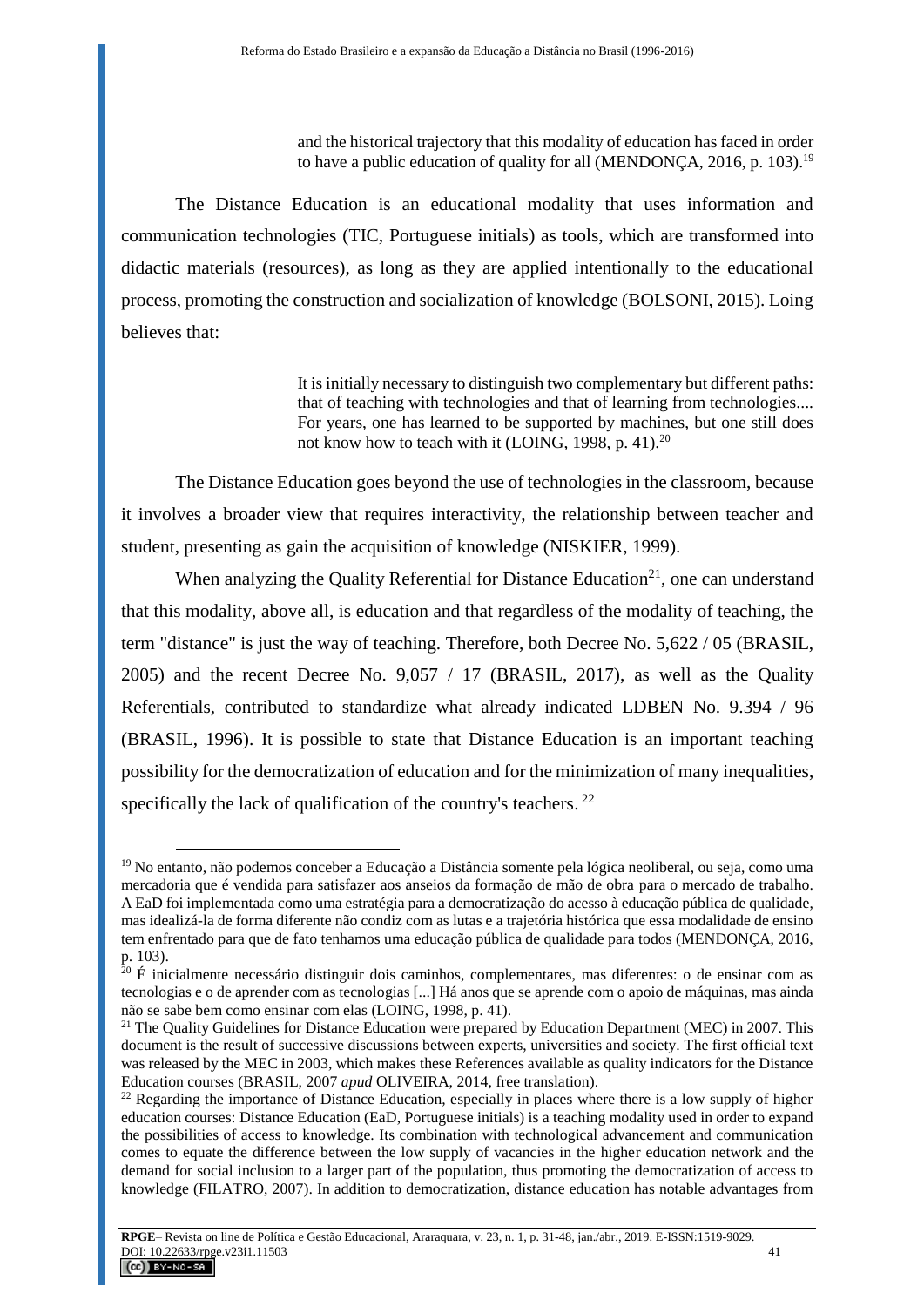Distance Education emerges to follow this demand, because it is characterized as a modality of education that transmits knowledge without the physical presence of teachers and students, with the interaction made possible by the use of information and communication technologies. In this modality, higher education can reach places where face-to-face access is difficult, a fact that, in theory, democratizes and expands the offer of this level of higher education in the interior of Brazil as well (COSTA, LOZANO, 2013).

According to Oliveira (2014), the modality is not new, although there is no consensus on when it began and so few significant records of the experiences performed in Distance Education in Brazil. Edgard Roquette-Pinto's experiments in the 1920s and 1930s, with the creation of two radios and the proposal of educational radio, are marks used in the books or textbooks of History of Education. On this, Oliveira affirm that:

> Advocating the need to provide education to the Brazilian people, Roquette-Pinto proposes educational radio, since this instrument would promote the integration of the nation, build national identity, and enable the education of those who did not have a school (OLIVEIRA,  $2014$ , p.25).<sup>23</sup>

In the same intent, a little later, two institutions were set up with the specific objective of promoting Distance Education: Radio Monitor Institute (1939), connected to the electronics sector; and the Brazilian Universal Institute (1941), which offered vocational training at the elementary and middle level. The latter offered vocational technical courses by correspondence (OLIVEIRA, 2014).

This was only the beginning of the lengthy Distance Education history in Brazil. From the 1950s until the middle of 1998, many initiatives, proposals and projects of education through the use of radio and television, among them stand out, in the 1980s, some concrete initiatives of higher education triggered by the University of Brasília distance education program, aiming to offer university extension courses. It is noteworthy that these attempts were fundamental to the official recognition of Distance Education, covered in the Law of Guidelines and Bases of National Education, promulgated on December 20, 1996 (OLIVEIRA, 2014).

About this course, Costa affirms:

efficiency and quality point of view, even when there are large numbers of students or short-term growth in the demand for enrollments" (NUNES, 2009, free translation).

<sup>23</sup> Ao defender a necessidade de se oferecer educação ao povo brasileiro, Roquette-Pinto propõe o rádio educativo, pois mediante esse instrumento se promoveria a integração da nação, se construiria a identidade nacional e se possibilitaria a educação dos que não tinham escola (OLIVEIRA, 2014, p. 25).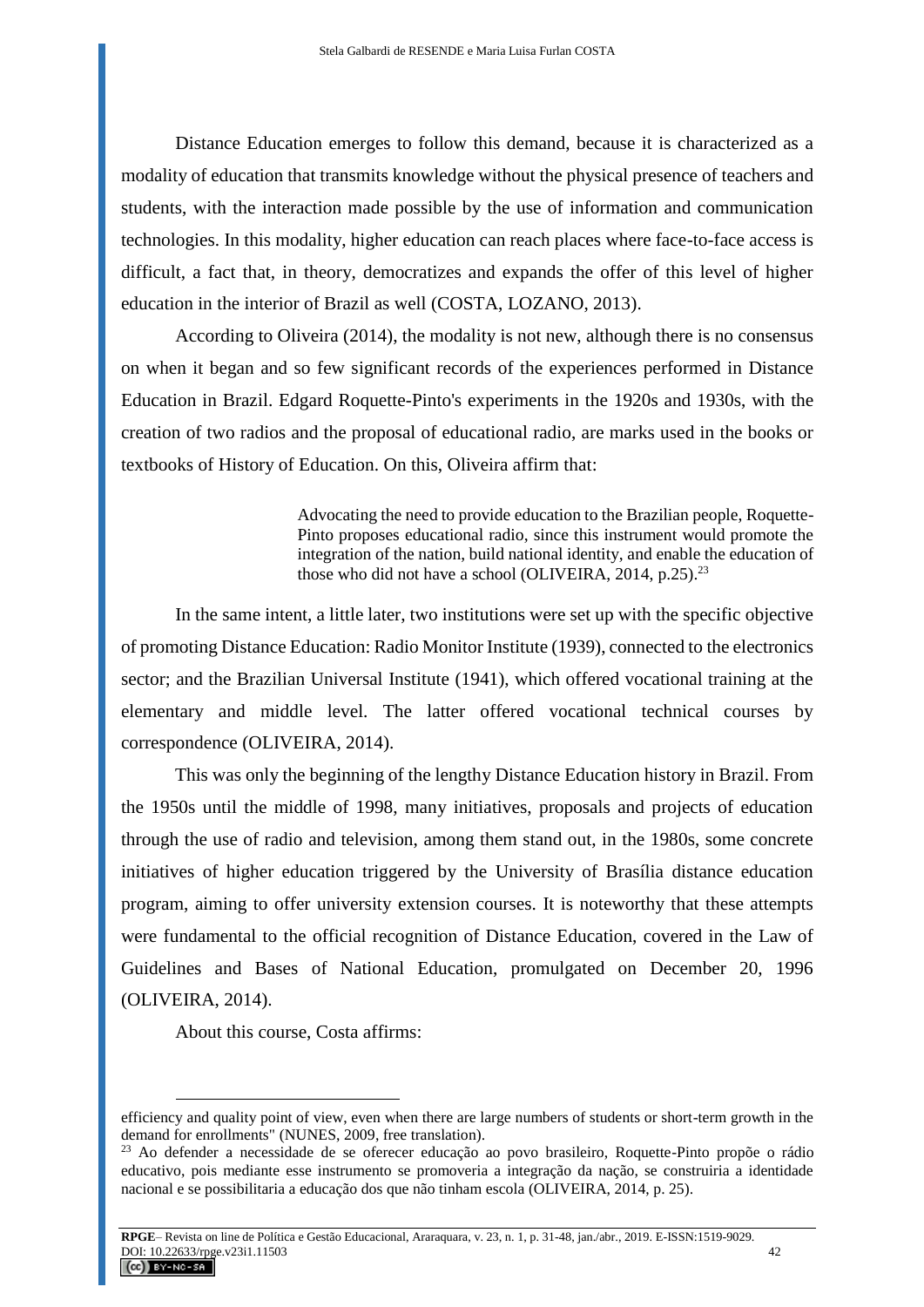The historical recovery of the creation and development of Distance Education in Brazil shows a considerable growth in the last years, with indications that in the near future the space to be occupied by the courses offered in a modality different from the face-to-face teaching will be even greater. The inclusion of the new information and communication technologies in education opens up numerous possibilities for distance education to fulfill its social function in the process of democratization of public and quality education (COSTA,  $2014$ ,  $p.18$ ).<sup>24</sup>

In this sense, it can be affirmed that Distance Education enables, in addition to the democratization of knowledge, a unique opportunity for teacher training, continuous formation and a better professional qualification, even when regard to the use of its tools.

At the international discussion tables on Higher Education there are many issues that affect education, among them too much concern for the expansion, "inlandiness" and increase of the offer of higher education; the objectives of Higher Education and its role in the 21st century; the role and place of universities in the virtual age. In the eight years of the Fernando Henrique Cardoso government there was an accelerated expansion of enrollments, since they established as a goal that private institutions enrolled more than 70% of the total number of students in that period (DOURADO, CATANI, OLIVEIRA, 2003).).

Concerning Distance Education, Mendoça highlights:

 $\overline{a}$ 

At the end of the 20th century and at the beginning of the 21st century, there was aa accentuated demand for entry into higher education due to the LDBEN, Law 9394/96, which predicts the education of all education professionals at the higher level, causing the expansion of Distance Education and the accentuation of a prejudice created around this level of education (MENDONÇA, 2016, p. 40).<sup>25</sup>

After the enactment of LDBEN 9,394 / 96 there was a great increase in the possibility of access to higher education, both in person and distance. Data from the 2015 Census (updated October 2016) show that 1,442 higher education institutions (156% growth) were opened by the year 2015. This increase allowed the opening of another 26,857 courses (a

<sup>24</sup> A retomada histórica da criação e desenvolvimento da Educação a Distância no Brasil mostra um crescimento considerável nos últimos anos, com indícios de que em um futuro próximo o espaço a ser ocupado pelos cursos ofertados em uma modalidade distinta do ensino presencial será ainda maior. A inserção das novas tecnologias de informação e comunicação na educação abre inúmeras possibilidades para que, cada vez mais, os cursos a distância possam cumprir sua função social no processo de democratização do ensino público e de qualidade (COSTA, 2014, p. 18).

<sup>&</sup>lt;sup>25</sup> No final do século XX e início do século XXI, houve uma acentuada demanda de ingresso em curso de nível superior devido ao disposto na LDBEN, Lei nº 9.394/96, que prevê a formação em nível superior de todos os profissionais da educação, o que causou a expansão da EaD e a acentuação do preconceito criado em torno deste nível de ensino (MENDONÇA, 2016, p. 40).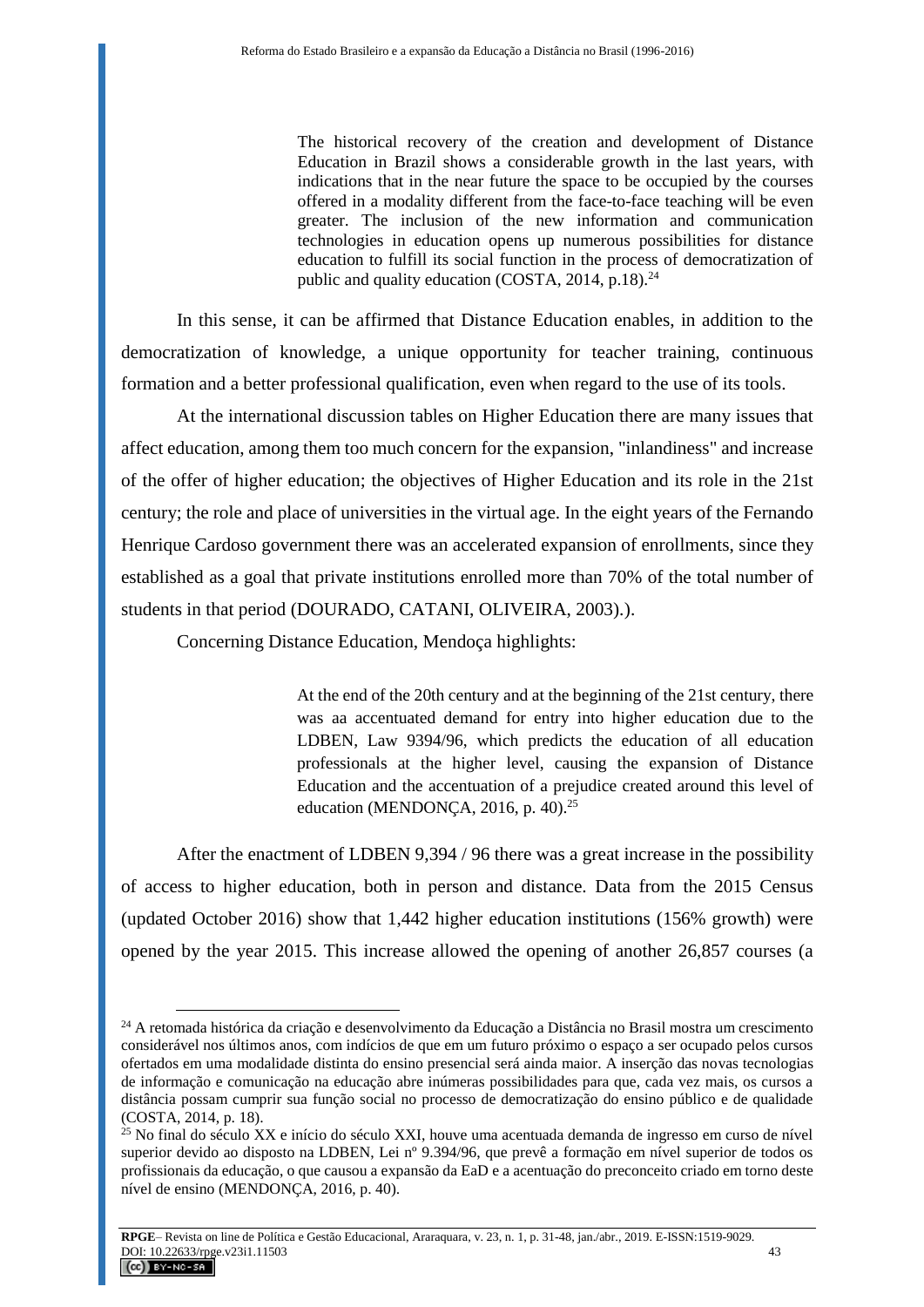growth of 404%) allowing 6,158,768 more enrollments in higher education during these 19 years. 26

In the Distance Education, in terms of enrollment in higher education, growth went from "zero" in the year of the enactment of the Law 9,394 / 96 to 212,246 new entrants in 2006. The Census reveals that enrollment in 2015 was 1,393,752, of which 1,265,359 were enrolled in private higher education institutions. But when comparing to the last 10 years of the Census (2005-2015), the increase in the enrollment of students in distance education increased from 127,014 to 1,393,752 enrollments, corresponding to a growth of 997% (BRASIL, 2015b).

> The growth and expansion of Distance Education was possible only because some government programs were implemented at federal, state and municipal levels, aiming to increase the supply of courses and the population's access to higher education. In this context, it is worth mentioning the creation of the Open University System of Brazil, through Decree No. 5,800 of June 8, 2006 (MENDONÇA, 2016, page 45).<sup>27</sup>

Faced with the gradual process of resistance and questioning of the bases that support the research university model, the process of commercialization of higher education and its consequent institutionalization in the market have generated many discussions (CALDERÓN, 2000). As far as concerns to Distance Education, these discussions intensify even more. According to Demo (1995), starting with a dialectical approach, it is necessary to question the "thesis", that is, to question state intervention in guarantee of Higher Education as a social right, which is denied by its antithesis, neoliberal discourse, which encourages the expulsion of the state, which would eventually constitute in practical terms the:

> Neoliberal discourse, which preaches non-intervention of the state, would generate, as a synthesis, the negation of negation, which would signal the prevalence of the new, which, in this case, would be the university model recommended by UNESCO: institutions based on public-private partnerships. University institutions that preserve their public character, but managed by private initiative. Non-profit institutions, concerned with the quality and responsibility of Higher Education (CALDERÓN, PEDRO; VARGAS,  $2011$ , p. 194).<sup>28</sup>

<sup>&</sup>lt;sup>26</sup> Data raised by the author herself with reference to Censuses 1996-2015 (BRASIL, Inep, 2015)

<sup>&</sup>lt;sup>27</sup> O crescimento e a expansão da Educação a Distância foram possíveis somente porque houve a implementação de alguns programas do governo, em níveis federal, estadual e municipal, visando ao aumento da oferta de cursos e ao acesso da população à educação em nível superior. Nesse contexto, cabe destacar a criação do Sistema Universidade Aberta do Brasil, por meio do Decreto nº 5.800 de 8 de junho de 2006 (MENDONÇA, 2016, p. 45).

<sup>&</sup>lt;sup>28</sup> [...] discurso neoliberal, que prega a não-intervenção estatal, geraria, como síntese, a negação da negação, que acenaria para a prevalência do novo, que, neste caso, seria o modelo de universidade recomendada pela Unesco: as instituições públicas não estatais, baseadas nas parcerias público-privadas. Instituições universitárias que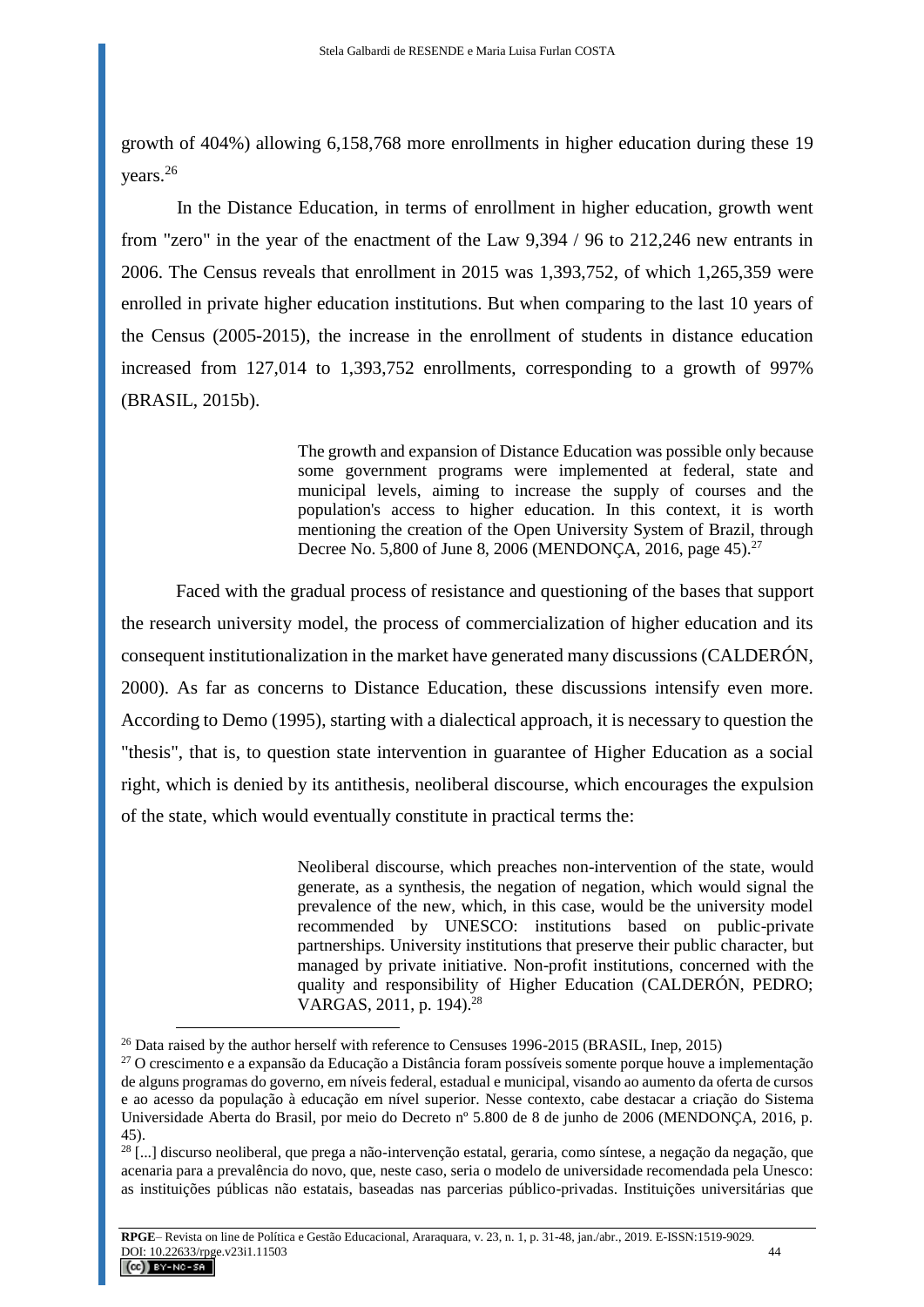In the 1990s, reform was seen as government educational policy itself, materialized through legislation, funding of government programs, and a series of non-governmental actions involving forums, media exploration of educational initiatives, government divulgation in official publications, among other initiatives marked by the orientation of intellectuals together with national and international organizations (SHIROMA, MORAES, EVANGELISTA, 2011).

The end of the twentieth century marks the rise of a Latin American left (Argentina, Ecuador, Colombia, Uruguay, Venezuela, Mexico) in response to this neoliberal movement. The beginning of the twenty-first century brought a new political moment in Latin America with a series of "post-neoliberal"<sup>29</sup> governments. In Brazil, this began in 2003, with the Government Luiz Inácio Lula da Silva (2003-2010).

In the book organized by Emir Sader (2013), sociologist and political scientist, about the 10 years of post-neoliberal governments in Brazil, he conceptualizes:

> The traits that these governments have in common, which allows them to be grouped in the same category (post-neoliberalist), are: a) prioritizing social policies, not fiscal adjustment; b) prioritize regional integration processes and South-South exchanges, not free-trade agreements with the United States; c) prioritize the role of the state as an inducer of economic growth and income distribution, rather than the minimum state and the centrality of the market (SADER, 2013, p. 138).<sup>30</sup>

Regarding the scenario of Higher Education expansion specifically in Brazil, it is important to highlight governments that followed to that of FHC, led by President Lula (2003- 2010):

> For the time being, it is important to note that the government plan introduced in 2002 by Lula, as a proposal for Higher Education, indicated the significant expansion of vacancies in public universities and the reformulation of the current educational credit system as an instrument to

preservam seu caráter público, mas gerenciadas pela iniciativa privada. Instituições sem fins lucrativos, preocupadas com a qualidade e responsabilidade da Educação Superior (CALDERÓN; PEDRO; VARGAS, 2011, p. 1194).

<sup>&</sup>lt;sup>29</sup> The Lula and Dilma governments can be characterized as post-neoliberal, by the central elements of rupture with the neoliberal model - by Collor, Itamar and FHC - and by the elements they have in common with other governments in the region, such as the Kirchners in Argentina , Frente Amplio in Uruguay, Hugo Chávez in Venezuela, Evo Morales in Bolivia and Rafael Correa in Ecuador. These governments represent an anti-neoliberal reaction in the context of the great recessions that shook the continent in the last decades of the last century (SADER, 2013, free translation).

<sup>&</sup>lt;sup>30</sup> Os traços que esses governos têm em comum, que permite agrupá-los na mesma categoria (pósneoliberalistas), são: a) priorizam as políticas sociais e não o ajuste fiscal; b) priorizam os processos de integração regional e os intercâmbios Sul-Sul e não os tratados de livre-comércio com os Estados Unidos; c) priorizam o papel do Estado como indutor do crescimento econômico e da distribuição de renda, em vez do Estado mínimo e da centralidade do mercado (SADER, 2013, p. 138).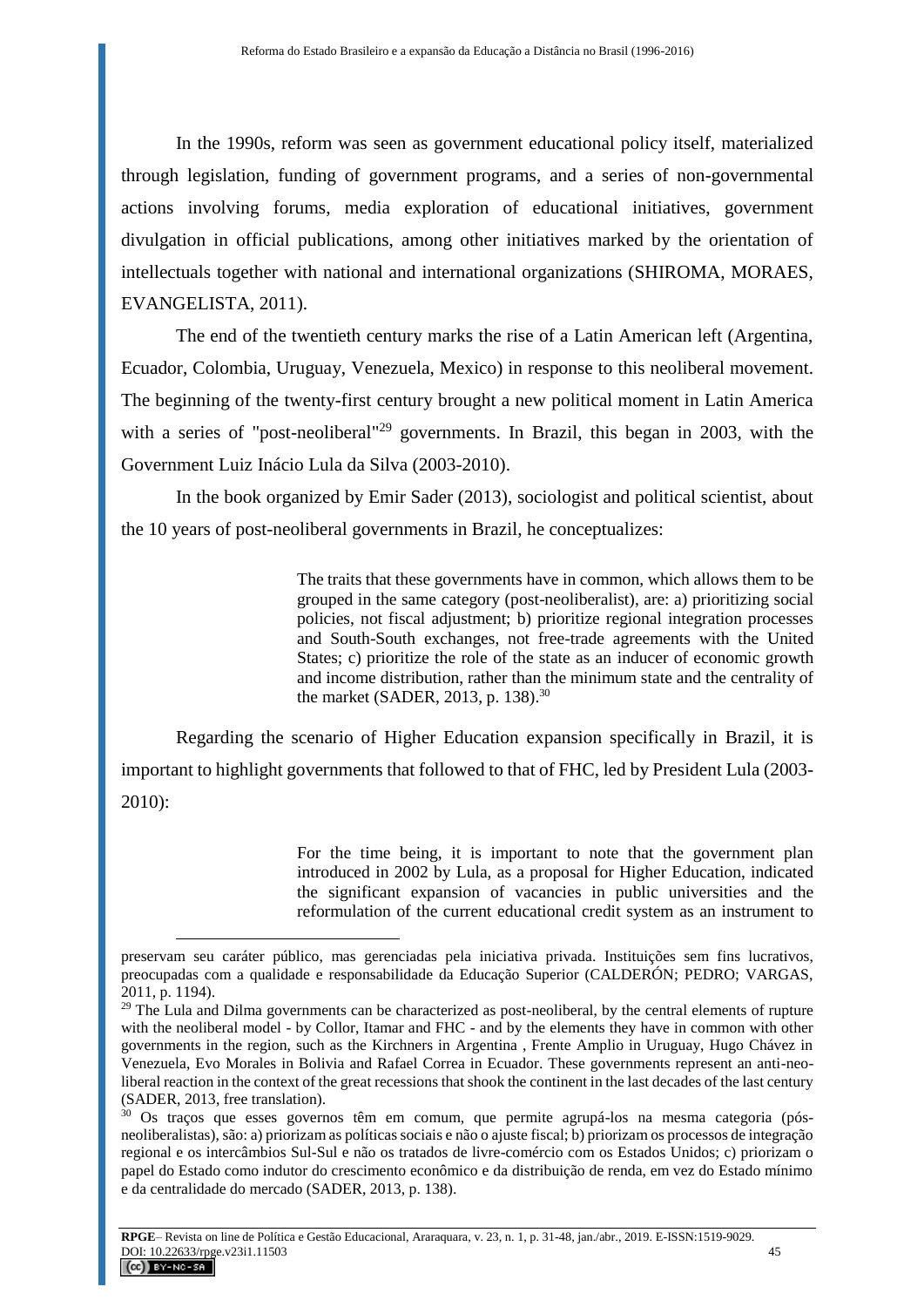remedy, albeit partially , the issues raised, whose sources revealed a minimum access by poor young people to public higher education (BERTOLLETI, 2017, 115).<sup>31</sup>

And as to Distance Higher Education of this period, the policies adopted in the Lula Government made possible the expansion and democratization:

> The analysis of the policies adopted by the Lula government indicates that it has privileged some issues of the Higher Education agenda, such as the expansion and democratization of access, including seeking the equity bias, by looking at historically unmet populations, whether for economic or, allied to these, racial reasons. Another issue that deserved prominence among the implemented policies is the one represented by the quality / massification pair, since there was a reasonable improvement of the evaluation instruments, as guarantors of the quality of the system, along with a great increase in Distance Education, that focused frankly only the expansion (AGUIAR, 2016, 124).<sup>32</sup>

With regard to educational policies and the university reform project defended in the two Lula government mandates, including the expansion of access through various governmental programs (UAB, FIES, ProUni, REUNI), the pedagogical ideology of industrial capital (privatizations, commercialization of higher education, among others) also gains strength. About this Antunes affirms:

> From Obama to Sarkozy, from the International Monetary Fund (IMF) to the Group of 20 (G20), everyone greeted Luiz Inacio Lula da Silva, president of Brazil, at the meeting held in London in April 2009 as a politician for integration and conciliation. Lula consolidated his presence in the bloc of emerging countries, the so-called BRICs (Brazil, Russia, India and China), and also strengthened his position as a tertius in the Latin American leadership, an alternative between Chávez and Morales (and, to a lesser extent, Correa), on the one hand, and Uribe and Calderon on the other; its field is closer to the moderation of Bechelet and Vázquez (ANTUNES, 2011, 135).<sup>33</sup>

<sup>31</sup> Por ora, é importante ressaltar que o plano de governo apresentado em 2002 por Lula, como proposta para a Educação Superior, indicava a ― ampliação significativa das vagas nas universidades públicas e a reformulação do sistema de crédito educativo vigente como instrumento para sanar, ainda que parcialmente, as questões levantadas, cujas fontes revelaram um acesso mínimo por parte de jovens pobres ao ensino superior público (BERTOLLETI, 2017, p. 115).

 $32$  A análise das políticas adotadas pelo governo Lula indica que este privilegiou algumas questões da agenda da Educação Superior, como a ampliação e democratização de acesso, inclusive procurando o viés da equidade, ao contemplar populações historicamente não atendidas, quer por razões econômicas, quer, aliada a estas, raciais. Outra questão que mereceu destaque entre as políticas implementadas é a representada pelo par qualidade/massificação, uma vez que houve um razoável aperfeiçoamento dos instrumentos de avaliação, como garantidores da qualidade do sistema, ao lado de um grande incremento da Educação a Distância, com enfoque francamente massificador (AGUIAR, 2016, p. 124).

<sup>33</sup> De Obama a Sarkozy, do Fundo Monetário Internacional (FMI) ao Grupo dos 20 (G20) todos saudaram Luiz Inácio Lula da Silva, presidente do Brasil, na reunião realizada em Londres, em abril de 2009, como político da integração e da conciliação. Lula consolidou sua presença no bloco dos países emergentes, os chamados BRICs (Brasil, Rússia, Índia e China), e fortaleceu também sua posição de *tertius* na liderança latino-americana,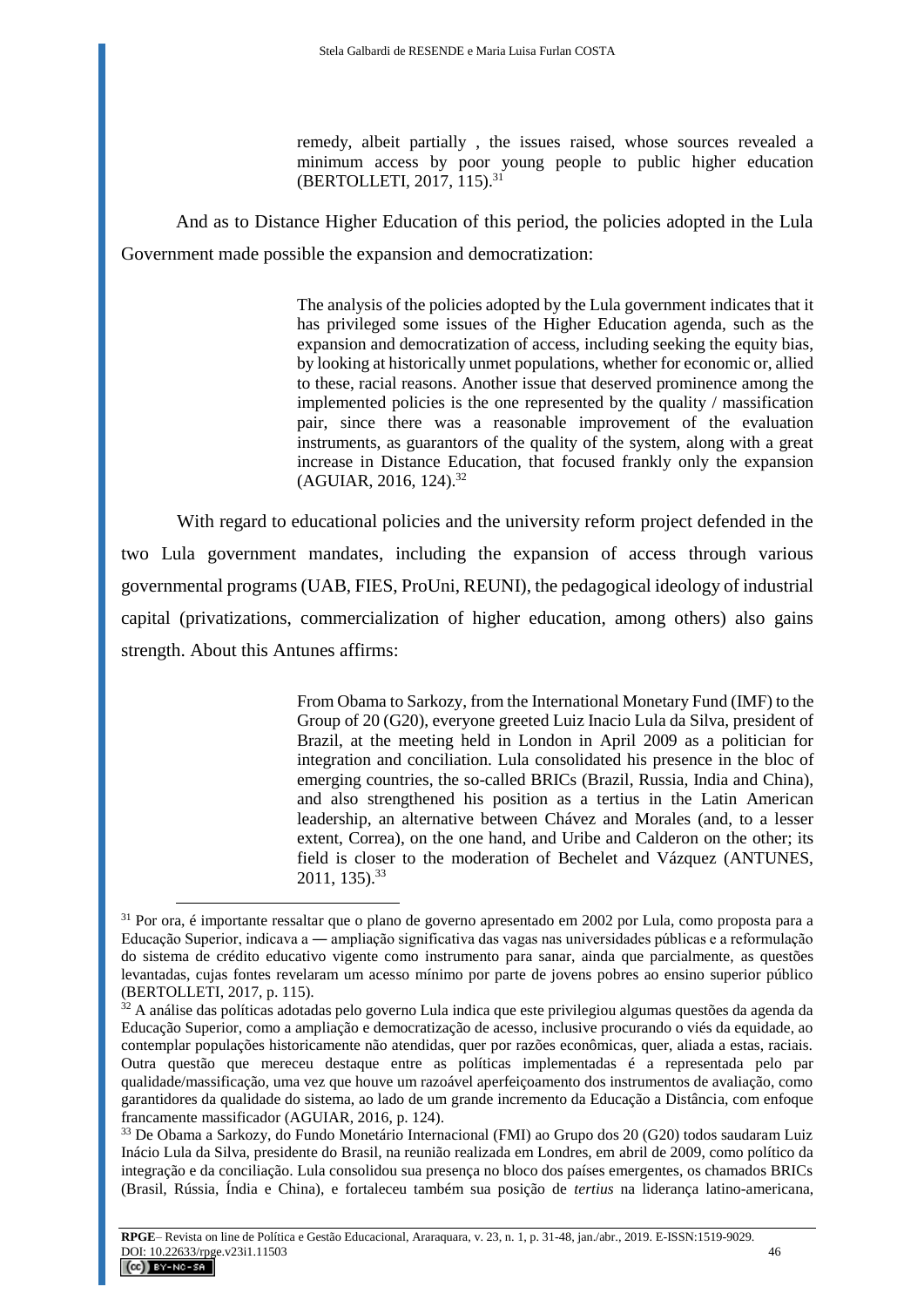Thus, it can be affirmed that in the years 2003 to 2010 we have in Brazil the presence of a conciliatory government:

> Of the measures cited, ProUni and REUNI are part of the public policy framework related to the "democratization" of access to higher education. With ProUni, the federal government has been saving private institutions through the purchase of their vacant positions and with REUNI, it has managed to expand access to public higher education at low cost (NOMERIANO; MOURA; DAVANÇO, 2012, p.  $6$ ).<sup>34</sup>

These conciliatory policies allowed the growth of the private sector, but there were also investments in the public sector. In an attempt to comply with the businessmen, the agents in dispute, and at the same time with a lower social class is given the opportunity to enter higher education; so, the Lula government period was seen as a government of democratization opportunities policies. On this we will deal more deeply in the last section.

With the Brazilian State Reform, social policies, and especially educational ones, come in line with the guidelines suggested by international organizations such as the World Bank and the International Monetary Fund.

### **Final Considerations**

 $\overline{a}$ 

Supported by the reflections on the Brazilian State Reform and the Public Policies for Distance Higher Education in Brazil, it was possible to understand the transformations in the national scenario and from the 90's on the requirements and interferences of the international organisms and also the expansion of this modality after the Brazilian state reform.

After the 1970s, the great crisis in the capitalist states redefined the way the nationstate acted in a new context with neoliberalism; the productive restructuring together with the globalization and financialization of the economy have brought new instances and organizations that increasingly influenced internal policies. In the 1990s this state began to be recomposed in this new neoliberal movement. In a capitalist society, social relations are based on inequality (class struggle), thus producing their contradictions.

alternativa entre Chávez e Morales (e, em menor medida Correa), de um lado, e Uribe e Calderón, de outro; seu campo é mais próximo da moderação de Bechelet e Vázquez (ANTUNES, 2011, p. 135).

<sup>34</sup> Das medidas citadas, ProUni e REUNI estão inseridos no quadro das políticas públicas relacionadas à "democratização" do acesso à educação superior. Com o ProUni, o governo federal vem salvando as instituições privadas por meio da compra de suas vagas ociosas e com o REUNI, vem conseguindo expandir o acesso ao ensino superior público a baixo custo (NOMERIANO; MOURA; DAVANÇO, 2012, p. 6)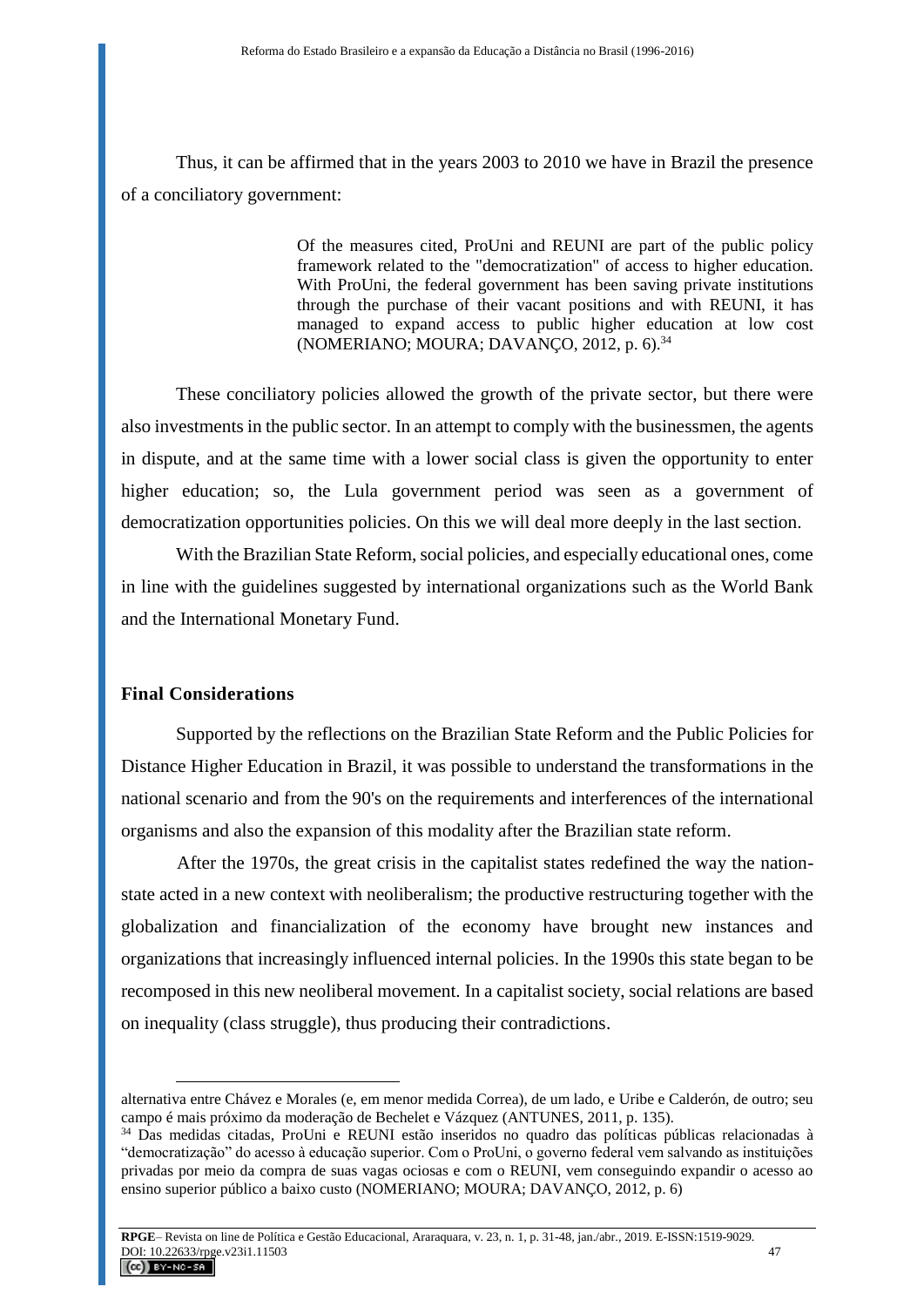In Brazil, the educational reform of the state gained significance in 1996 when, even if late, the Law on the Guidelines and Bases of National Education (LDBEN) was enacted. In its article 80, when instituting the Distance Education, the field of higher education in Brazil was transformed with a significant increase in the expansion and consequently the access to this level of education, result of the adoption of policies directed to the use of Information and Communication Technologies, indispensable in the process of democratization of education. Since LDB's publication, a long way has been taken until the recent publication of Resolution No. 1/2016, which characterizes this type of education. It can be seen that the field of Higher Education in Brazil has transformed with a significant increase in the expansion and consequently the access to this level of education, result of the adoption of policies directed to the use of Information and Communication Technologies, indispensable in the process of democratization of education.

## **REFERENCES**

AGUIAR, Vilma. Um balanço das políticas do governo Lula para a educação superior: continuidade e ruptura. **Revista de Sociologia e Política**, v. 24, n. 57, p. 113-126, mar., 2016.

ANTUNES, Ricardo. **O continente do labor***.* São Paulo: Boitempo, 2011.

ARRUDA, Eucidio Pimenta; ARRUDA, Durcelina Ereni Pimenta. Educação à Distância no Brasil: Políticas Públicas e Democratização do Acesso ao Ensino Superior. **Educação em Revista**. Belo Horizonte, v.31, n.03, p. 321-338. Julho-Setembro 2015.

BERTOLLETI, Vanessa Alves. **A educação superior como estratégia de integração regional:** o caso Unila. 200 f. Tese (Doutorado em Educação) – Universidade Estadual de Maringá. Orientador: Dr. Mário Luiz Neves de Azevedo. Maringá, 2017.

BOLSONI, Evandro Paulo (Org.). **O Sucesso da EAD Pelo olhar de quem faz.** Maringá-PR: Linkania, 2015. p. 97.

BRASIL. **Lei de Diretrizes e Bases da Educação Brasileira (LDB) nº 9394,** de 1996. Estabelece as diretrizes e bases da educação nacional. Disponível em: [http://www.planalto.gov.br/ccivil\\_03/leis/L9394.htm.](http://www.planalto.gov.br/ccivil_03/leis/L9394.htm) Acesso em: 10 dez. 2017.

BRASIL. **Resolução nº 1, de 11 de março de 2016**. Estabelece Diretrizes e Normas Nacionais para a Oferta de Programas e Cursos de Educação Superior na Modalidade a Distância. 2016a. Disponível em

[http://portal.mec.gov.br/index.php?option=com\\_docman&view=download&alias=35541](http://portal.mec.gov.br/index.php?option=com_docman&view=download&alias=35541-res-cne-ces-001-14032016-pdf&category_slug=marco-2016-pdf&Itemid=30192) [res-cne-ces-001-14032016-pdf&category\\_slug=marco-2016-pdf&Itemid=30192.](http://portal.mec.gov.br/index.php?option=com_docman&view=download&alias=35541-res-cne-ces-001-14032016-pdf&category_slug=marco-2016-pdf&Itemid=30192) Acesso em: 10 dez. 2017.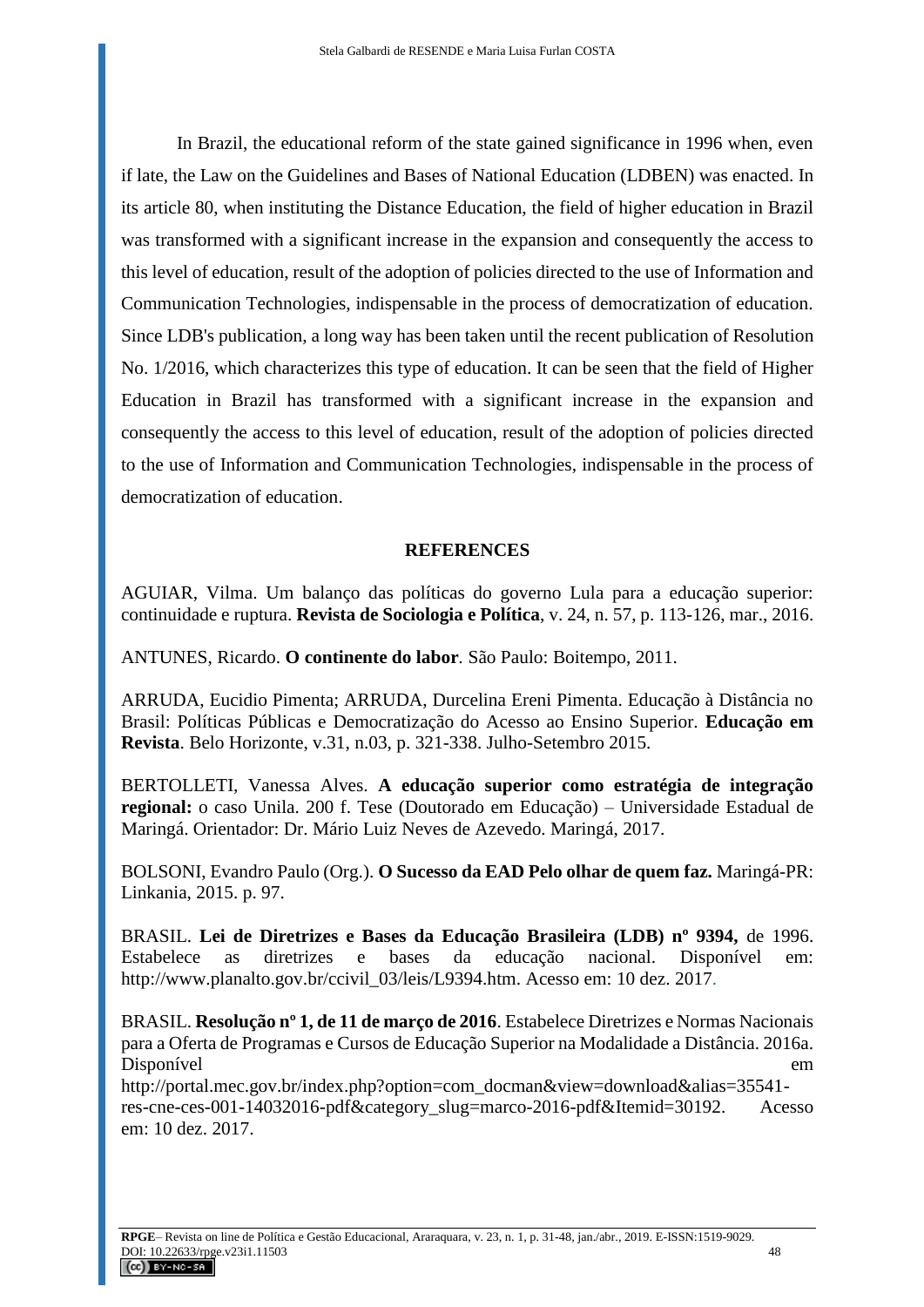BRASIL. Inep/Deed. **Censo da educação superior 2016** – principais resultados. 2016b. Disponível em[:](http://download.inep.gov.br/educacao_superior/censo_superior/documentos/2016/censo_superior_tabelas.pdf)

[http://download.inep.gov.br/educacao\\_superior/censo\\_superior/documentos/2016/censo\\_sup](http://download.inep.gov.br/educacao_superior/censo_superior/documentos/2016/censo_superior_tabelas.pdf) [erior\\_tabelas.pdf.](http://download.inep.gov.br/educacao_superior/censo_superior/documentos/2016/censo_superior_tabelas.pdf) Acesso em: 15 jan. 2018.

BRESSER-PEREIRA, Luiz Carlos. A reforma do Estado nos anos 90: lógica e mecanismos de controle. Lua Nova: **Revista de cultura e política**, n. 45, p. 49-96, 1998.

CALDERÓN, Adolfo Ignacio.; PEDRO, Rodrigo Fornalski; VARGAS, Maria Caroline. Responsabilidade social da Educação Superior: a metamorfose do discurso da UNESCO em foco. **Interface - Comunicação, Saúde, Educação.** v. 15, n. 39, p. 1185-98, out./dez., 2011.

CARVALHO, Cristina Helena Almeida de. Agenda neoliberal e a política pública para o Ensino Superior nos anos 90. **Revista Diálogo Educacional**, Curitiba, v. 7, n. 21, p. 83-101, maio/ago., 2007.

COSTA, Maria Luisa Furlan.; LOZANO, Taissa Vieira. **Educação a Distância e Deficiência Visual:** Possibilidades e Perspectivas. 2013. Disponível em: [http://proxy.furb.br/ojs/index.php/atosdepesquisa/article/viewFile/3431/2482.](http://proxy.furb.br/ojs/index.php/atosdepesquisa/article/viewFile/3431/2482) Acesso em: 15 jan. 2018.

COSTA, Maria Luisa Furlan.; ZANATTA, Regina Maria (Org.). **Educação a Distância no Brasil.** Aspectos históricos, políticos e metodológicos. 3. ed. Maringá: Eduem, p. 18, 2014.

DOURADO, Luiz Fernando. Reforma do estado e as políticas para a educação superior no brasil nos anos 90. **Educação & Sociedade**, Campinas, v. 23, n. 80, p. 234-252, set., 2002.

DOURADO, Luiz Fernando; OLIVEIRA, João Ferreira de; CATANI, Afrânio Mendes. Transformações recentes e debates atuais no campo da Educação Superior no Brasil. In: **Políticas e gestão da Educação Superior**. São Paulo: Xamã, p. 17-30, 2003.

FARIA, Elaine Turk. EAD: desafios e propostas emergentes. In: FARIA, E. T. (Org.). **Educação presencial e virtual:** espaços complementares essenciais na escola e na empresa. Porto Alegre: EDIPUCRS, 2006.

GAJARDO, Marcela. **Reformas educativas na América Latina:** balanço de uma década. Preal: 2000. Disponível em: file:///C:/Users/Master/Downloads/reformas\_educativas\_AL\_balance\_gajardo\_portugues%2 0(1).pdf. Acesso em: 20 nov. 2017.

GENTILI, Pablo. Neoliberalismo e educação: manual do usuário. In: GENTILI, Pablo; SILVA, Tomaz Tadeu (Orgs.). **Escola S.A.**: quem ganha e quem perde no mercado educacional do neoliberalismo. Brasília: CNTE, p. 9-49, 1996.

GENTILI, Pablo. O discurso da "qualidade" como nova retórica conservadora no campo educacional. In: GENTILI, Pablo.; SILVA, Tomaz Tadeu (Orgs.). **Neoliberalismo, qualidade total e educação:** visões críticas. 12. ed. Petrópolis, RJ: Vozes, 2007, p. 113-177.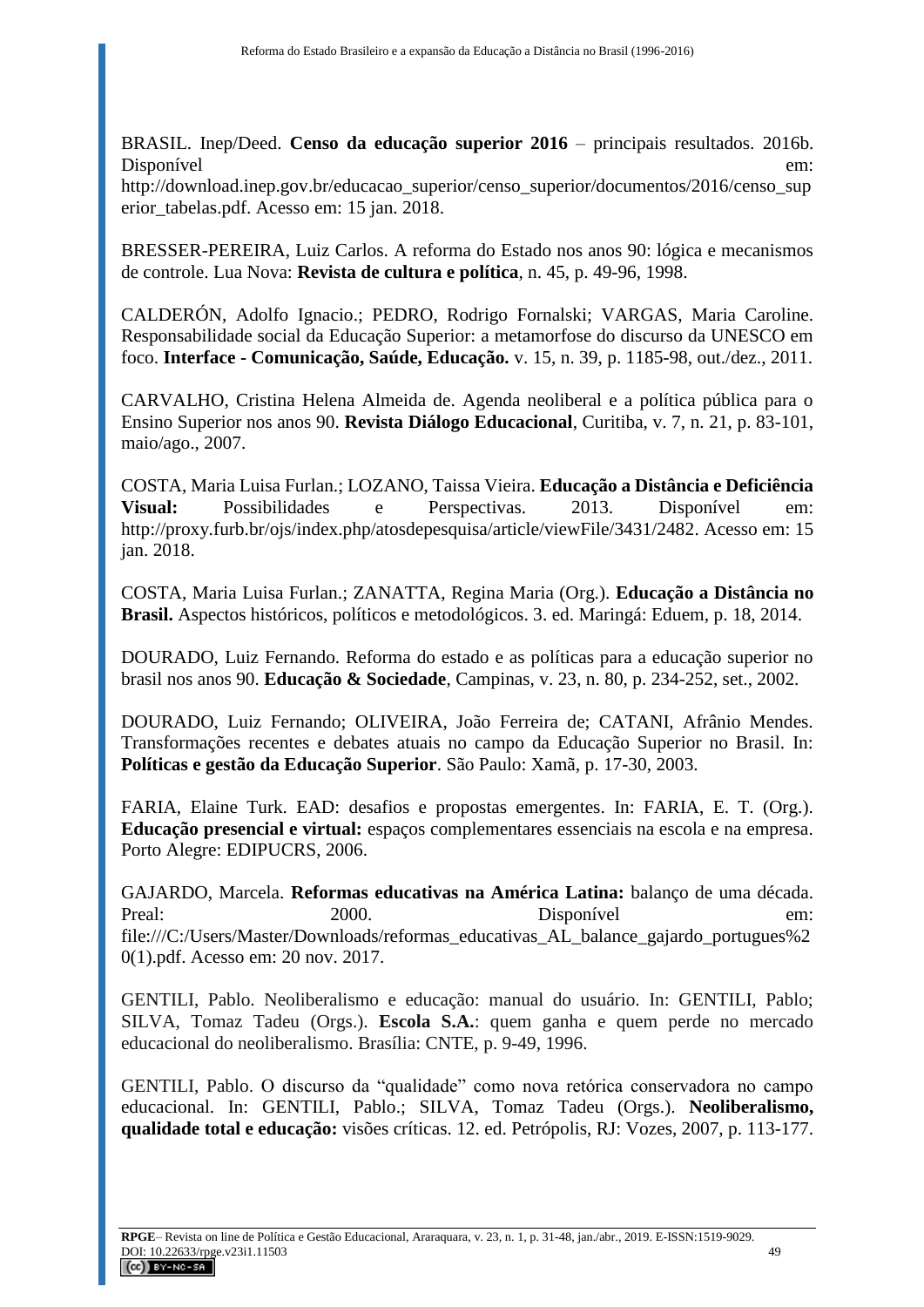KRAWCZYK; Nora Rut.; VIEIRA, Vera Lúcia. A reforma educacional na América Latina nos anos 90. Uma perspectiva histórico-sociológica. **Revista Latinoamericana de Educación Comparada**, Ano 01, . n. 01, 2010. Disponível em: [http://www.saece.org.ar/relec/revistas/1/art1.pdf.](http://www.saece.org.ar/relec/revistas/1/art1.pdf) Acesso em: 10 nov. 2017

LARA, Ângela Mara de Barros.; DIAS, Sheila Graziele Acosta Dias. A conferência de Jomtien e suas principais expressões na legislação educacional brasileira da década de 1990: o caso da LDB, do PCN. **1º Simpósio Nacional de Educação** – Cascavel: 2008. Disponível em: [http://www.unioeste.br/cursos/cascavel/pedagogia/eventos/2008/5/Artigo%2003.pdf.](http://www.unioeste.br/cursos/cascavel/pedagogia/eventos/2008/5/Artigo%2003.pdf) Acesso em: 12 fev. 2018.

LITWIN, Edith. **Educação a Distância:** temas para o debate de uma nova agenda educativa. Porto Alegre, RS, Artmed Editora, p. 1-22, 2001.

LOING, Bernard. Escola e tecnologias: reflexão para uma abordagem racionalizada. **Tecnologia Educacional**, v. 26, n. 142, p. 40-43, Rio de Janeiro, jul./set., 1998.

MENDONÇA, Camila Tecla Mortean. **O Estado do Conhecimento na Educação Superior a Distância e a Intervenção dos Organismos Internacionais nas Políticas Públicas (2001 a 2014).** 137 f. Dissertação (Mestrado em Educação) – Universidade Estadual de Maringá. Orientadora: Prof.Dra. Maria Luisa Furlan Costa. Maringá, 2016.

MORAES, Reginaldo Carmelo Corrêa de. **Neoliberalismo - de onde vem, para onde vai?** Senac, São Paulo: 2001.

MOREIRA, Jani Alves da Silva.; LARA, Ângela Mara de Barros. **Políticas Públicas para a Educação Infantil no Brasil (1990-2001).** Maringá: Eduem, 2012.

NISKIER, Arnaldo. Fundamentos da Educação a Distância. In: NISKIER, Arnaldo. **Educação à Distância:** a tecnologia da esperança. São Paulo: Edições Loyola, p. 49-75, 1999.

NOMERIANO, Aline Soares.; MOURA, Severina Mártyr Lessa de.; DAVANÇO, Sandra Regina. **Expansão do Ensino Superior no Governo Lula da Silva:** Prouni, Reuni e Interiorização Das IFES. 2012. Disponível em: http://educonse.com.br/2012/eixo\_13/PDF/11.pdf. Acesso em: 15 nov. 2017.

NUNES, Ivônio Barros. A história da EAD no mundo. In: LITTO, Frederic.; FORMIGA, Marcos (orgs.). **Educação a Distância:** O estado da Arte. Ed: ABEB, 2009.

OLIVEIRA, Dalila Andrade. **Educação básica:** gestão do trabalho e da pobreza. Petrópolis-RJ: Vozes, 2010.

OLIVEIRA, Silvana Aparecida Guietti de. **A Formação de Professores no Ensino Superior a Distância:** Limites e Possibilidades de Inserção e Ascensão Profissional. 159 f. Dissertação (Mestrado em Educação) – Universidade Estadual de Maringá. Orientadora: Maria Luisa Furlan Costa. Maringá, 2014.

SADER, Emir. **10 anos de governos pós-neoliberais no Brasil:** Lula e Dilma. São Paulo: Boitempo Editorial, 2015.